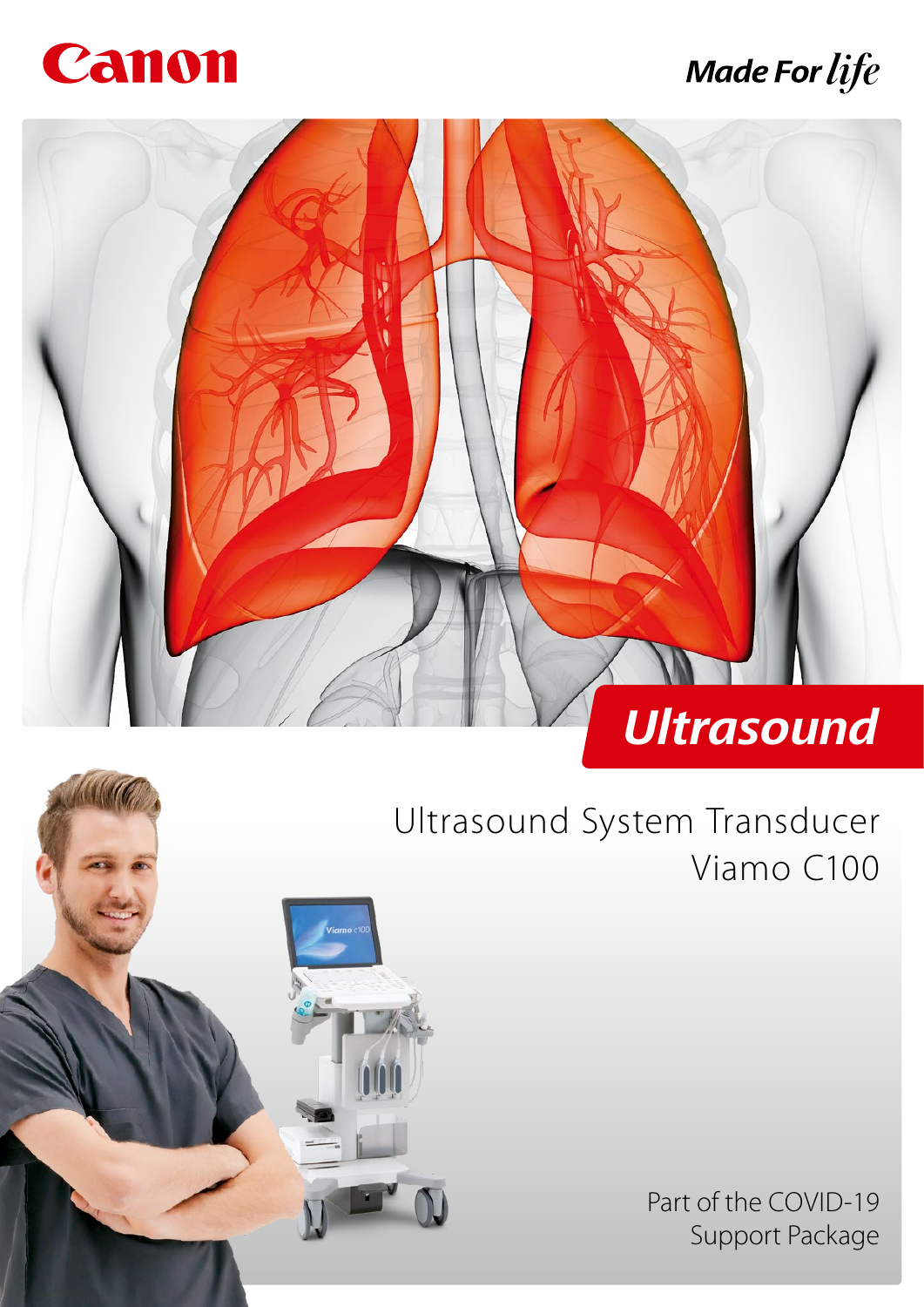## **Guidelines for cleaning, disinfection, and sterilization of transducers**

This manual describes the cleaning, disinfection, and sterilization procedures for the ultrasound transducer. For the operating precautions and procedures for the transducers, refer to the operation manual for each transducer.

#### **Trademarks**

This manual may include trademarks or registered trademarks of companies other than Canon Medical Systems.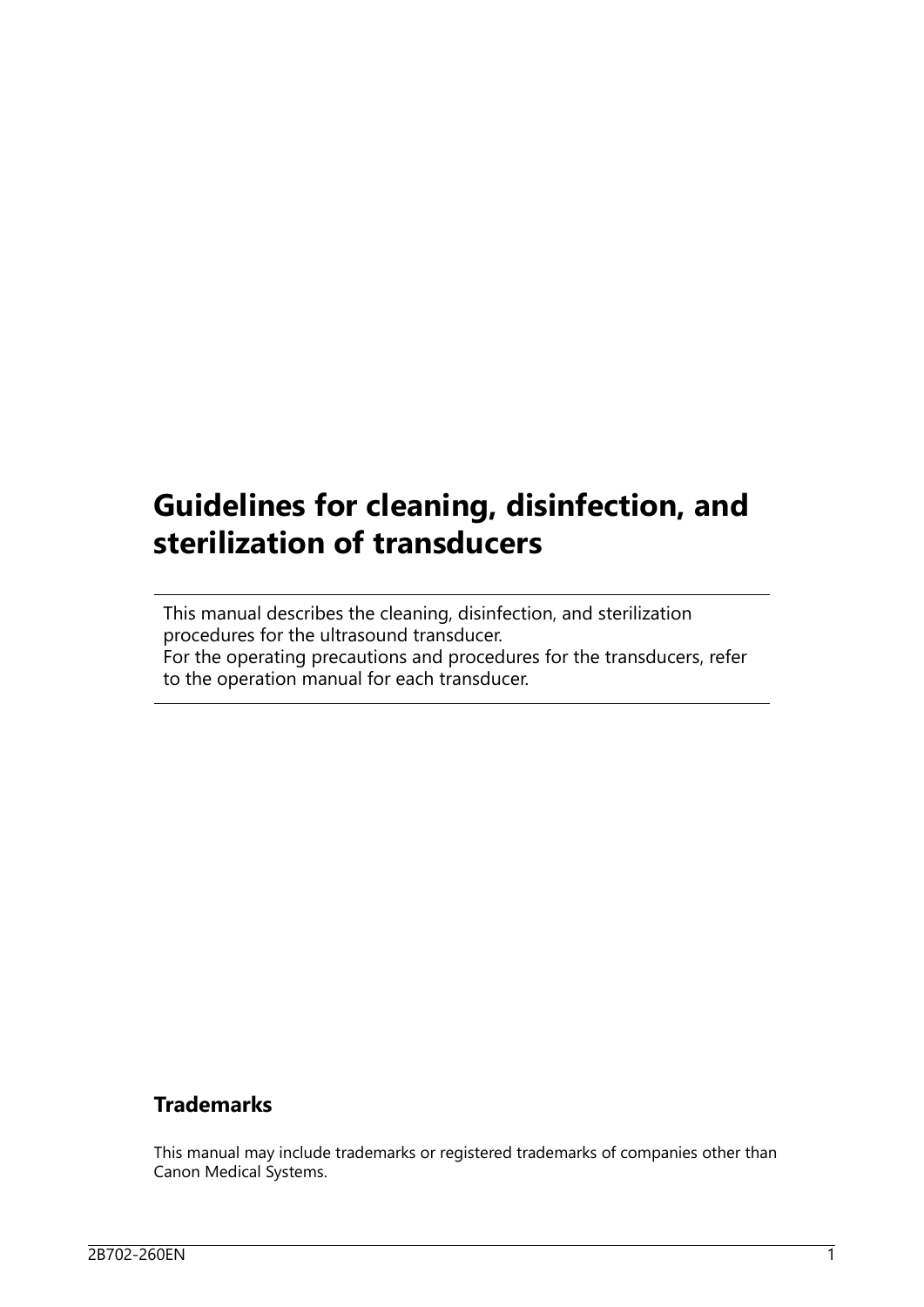## **1. Safety Precautions**

## **1.1 Meaning of Signal Words**

In this manual, the signal words **DANGER, WARNING, CAUTION**, and NOTICE are used regarding safety and other important instructions. The signal words and their meanings are defined as follows. Please understand their meanings clearly before reading this manual.

| Signal word             | Meaning                                                                                                        |
|-------------------------|----------------------------------------------------------------------------------------------------------------|
| $\bigtriangleup$ DANGER | Indicates an imminently hazardous situation which, if not<br>avoided, will result in death or serious injury.  |
| <b>AWARNING</b>         | Indicates a potentially hazardous situation which, if not<br>avoided, could result in death or serious injury. |
| $\triangle$ CAUTION     | Indicates a potentially hazardous situation which, if not<br>avoided, may result in minor or moderate injury.  |
| <b>NOTICE</b>           | Indicates a potentially hazardous situation which, if not avoided,<br>may result in property damage.           |

#### **1.2 Safety Precautions**

Observe the following precautions to ensure the safety of patients as well as operators when performing cleaning, disinfection, or sterilization of the transducer.

| <u>A</u> WARNING | Never immerse the transducer connector or any other non-<br>waterproof sections into liquids such as water or cleaning solution.<br>Immersion may cause electric shock.<br>Refer to the tables and figures in section 3 for the immersible<br>range of each transducer model. |  |  |  |  |
|------------------|-------------------------------------------------------------------------------------------------------------------------------------------------------------------------------------------------------------------------------------------------------------------------------|--|--|--|--|
|                  |                                                                                                                                                                                                                                                                               |  |  |  |  |
| <b>CAUTION</b>   | 1. Precautions concerning cleaning, disinfection, and sterilization.                                                                                                                                                                                                          |  |  |  |  |
|                  | 1) Observe the following precautions to prevent infection.                                                                                                                                                                                                                    |  |  |  |  |
|                  | • Wear protective gloves when performing cleaning.*                                                                                                                                                                                                                           |  |  |  |  |
|                  | • Wear sterile protective gloves when performing disinfection<br>or sterilization.*                                                                                                                                                                                           |  |  |  |  |
|                  | • Wear new protective gloves each time cleaning, disinfection,<br>and sterilization are performed.                                                                                                                                                                            |  |  |  |  |
|                  | • Clean the transducer before and after examination.<br>Disinfect or sterilize the transducer as required.                                                                                                                                                                    |  |  |  |  |
|                  | • Note that local regulations may require that the transducer be<br>disinfected before sterilization.                                                                                                                                                                         |  |  |  |  |
|                  | • Sterilize the transducer and biopsy adaptor before and after<br>an ultrasound-guided biopsy procedure is performed.<br>Failure to do so may result in the transducer and biopsy<br>adaptor becoming sources of infection.                                                   |  |  |  |  |
|                  | Refer to the FDA's March 29, 1991 Medical Alert on Latex<br>*<br>Products.                                                                                                                                                                                                    |  |  |  |  |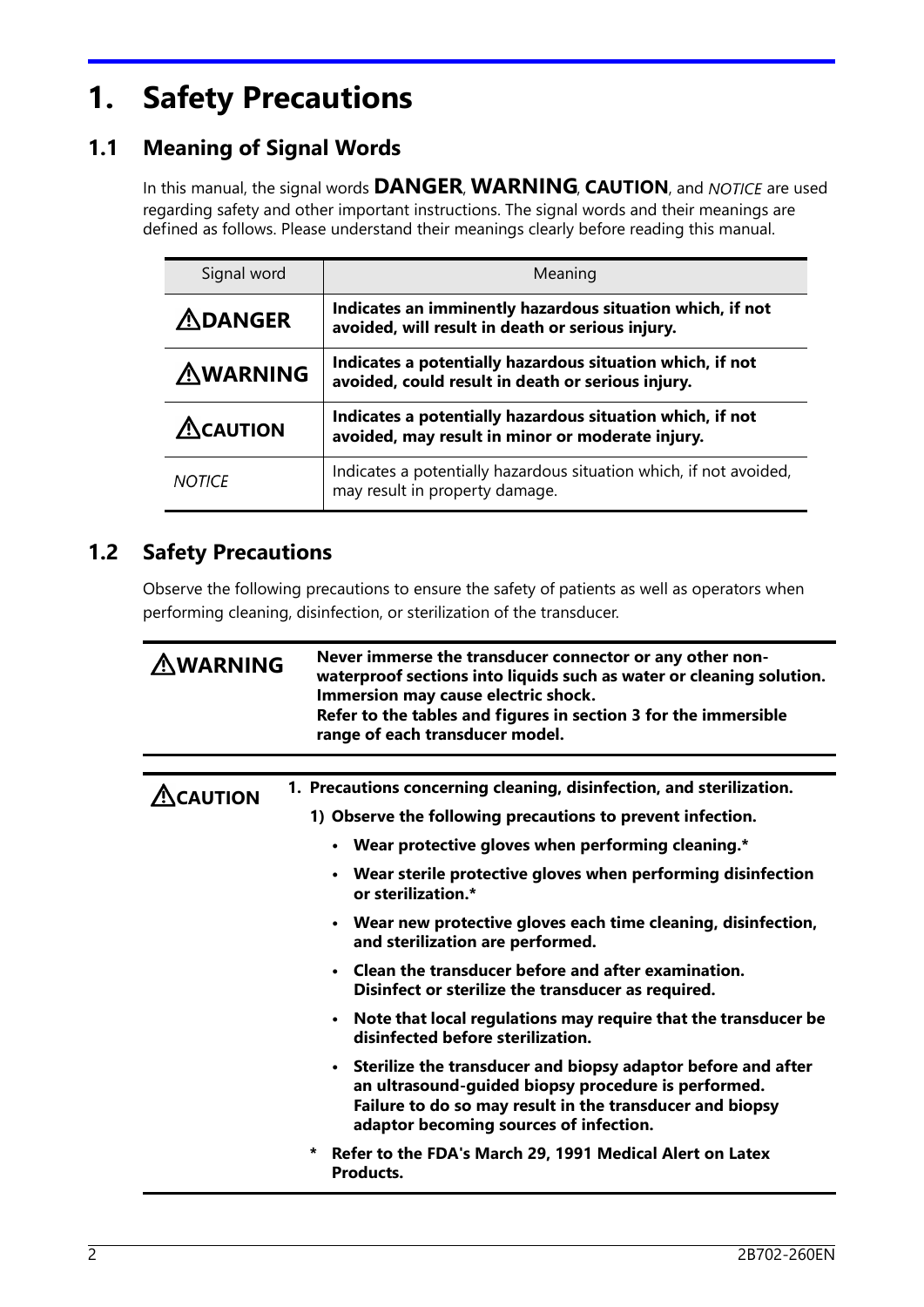| $\bigtriangleup$ CAUTION | 2) After cleaning, rinse the transducer thoroughly with purified<br>water to remove all chemical residues. After disinfection, rinse<br>the transducer thoroughly with sterile or deionized water to<br>remove all chemical residues.<br>Chemical residues on the transducer may be harmful to the<br>human body.                                               |
|--------------------------|-----------------------------------------------------------------------------------------------------------------------------------------------------------------------------------------------------------------------------------------------------------------------------------------------------------------------------------------------------------------|
|                          | 3) After chemical cleaning or chemical disinfection, thoroughly dry<br>the transducer surface.                                                                                                                                                                                                                                                                  |
|                          | 4) After gas sterilization, degas the transducer. Gas residues on the<br>transducer may be harmful to the human body.                                                                                                                                                                                                                                           |
|                          | 5) The efficacy of the cleaning solutions, disinfectants, and<br>sterilizing gases is not guaranteed by Canon Medical Systems.<br>Contact the manufacturers for information on the activity of the<br>products.                                                                                                                                                 |
|                          | 6) To ensure the prevention of infection, confirm the effectiveness<br>of each chemical for cleaning, disinfection, or sterilization based<br>on the criteria (such as effective period, number of times of use,<br>discoloration, and results of using the effectiveness test kit)<br>described in the documentation provided by the relevant<br>manufacturer. |
|                          | 7) Do not clean, disinfect, or sterilize the transducer using chemicals<br>or methods other than those specified in this guide. If chemicals<br>or methods other than those specified in this guide are used, the<br>transducer may not be properly cleaned, disinfected, or sterilized<br>or may be damaged.                                                   |
|                          | 8) Observe the following precautions to prevent transducer<br>malfunction.                                                                                                                                                                                                                                                                                      |
|                          | Only soft materials such as soft cloth or soft gauze should be<br>used when removing ultrasound gel from the transducer or<br>wiping water or disinfectant from the transducer surface after<br>cleaning or disinfection. Use of hard or abrasive cloth or gauze<br>may damage the transducer.                                                                  |
|                          | The transducer must not be immersed in a chemical solution<br>for more than three hours.                                                                                                                                                                                                                                                                        |
|                          | Do not permit the transducer to become overheated (more<br>than 60°C (140°F)) during cleaning, disinfection, and<br>sterilization.                                                                                                                                                                                                                              |
|                          | The cleaning, disinfection, or sterilization conditions, such as<br>the temperature and pressure, differ depending on the<br>product. In addition, some products cannot be subjected to<br>disinfection or sterilization procedures. Confirm the detailed<br>conditions by referring to the tables and figures in section 3.                                    |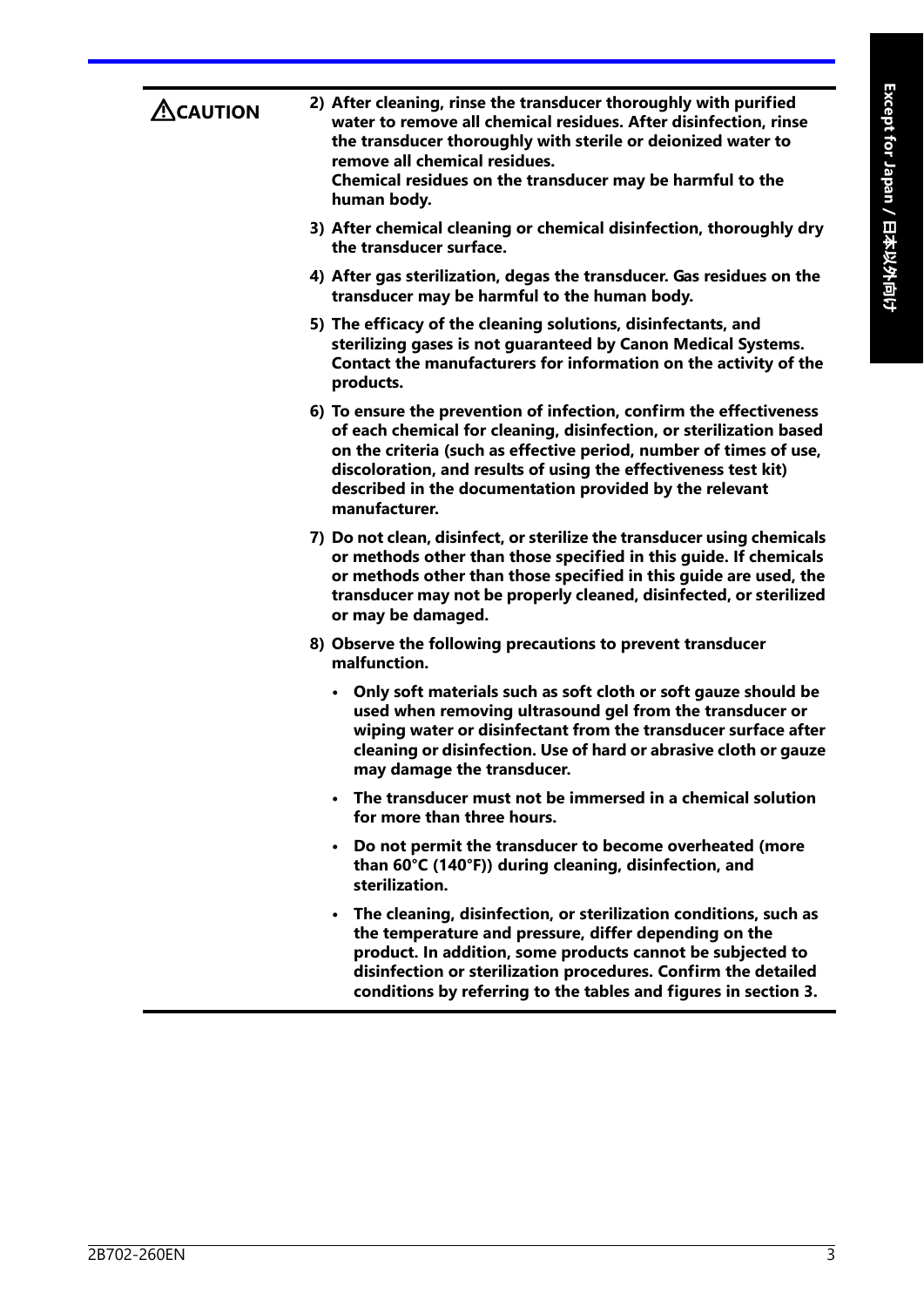### **1.3 Chemical Hazard (for USA only)**

Observe the following instruction in order to protect patients and operators from inflammation or poisoning by chemical substances.

| <b>AWARNING:</b> | This product can expose you to chemicals including lead and lead<br>compounds, which are known to the State of California to cause<br>cancer, and phthalates, which are known to the State of California<br>to cause birth defects or other reproductive harm.<br>For more information go to www.p65warnings.ca.gov. |
|------------------|----------------------------------------------------------------------------------------------------------------------------------------------------------------------------------------------------------------------------------------------------------------------------------------------------------------------|
|                  |                                                                                                                                                                                                                                                                                                                      |

## **1.4 Precautions Concerning Restriction of Sale or Use (for USA only)**

United States law restricts this device to sale or use by, or on the order of a physician.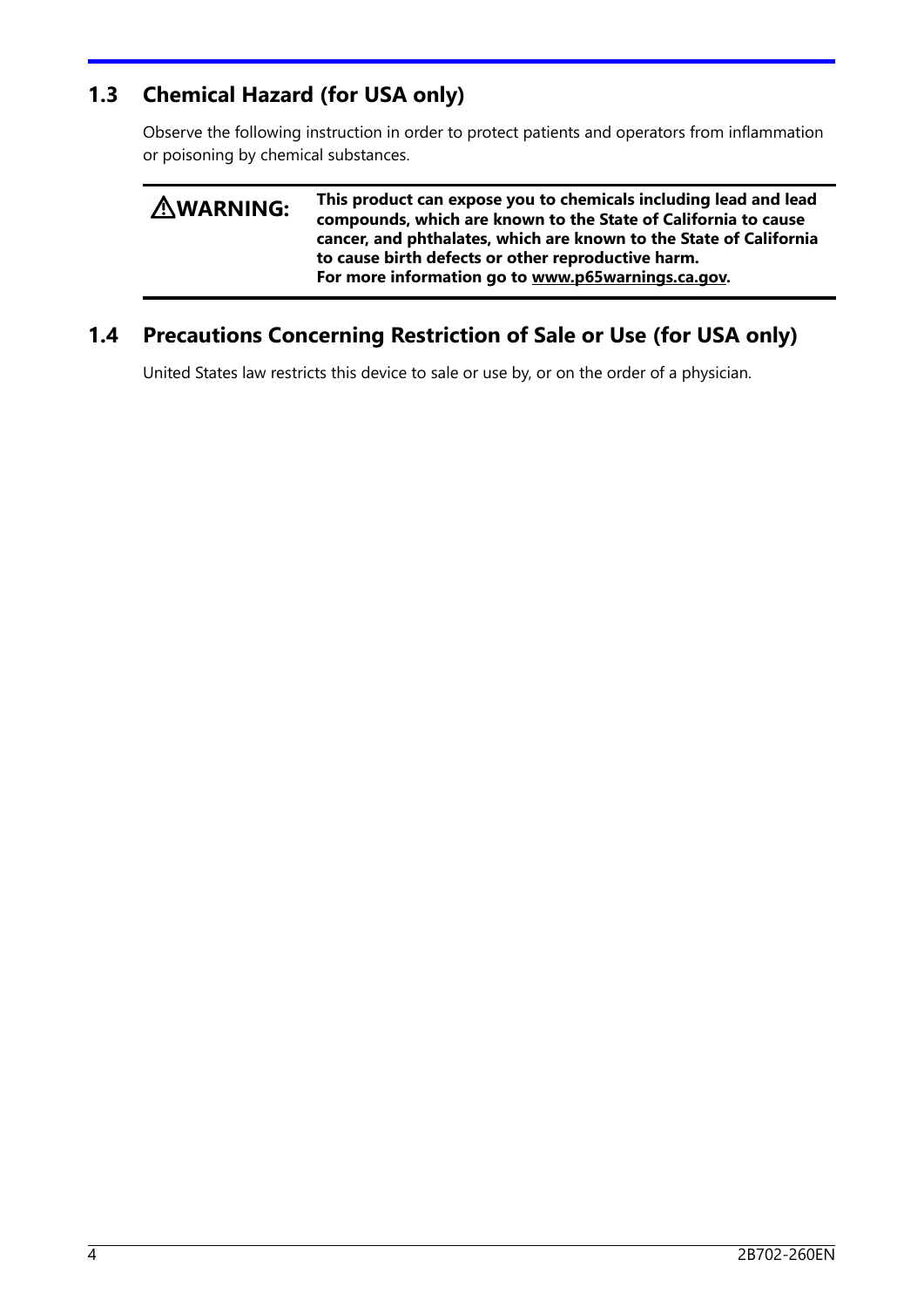## **2. Cleaning, Disinfection, Sterilization**

This section describes the methods for cleaning, disinfection, and sterilization.

#### **2.1 Cleaning**

<<Items to be used: Protective gloves, cleaning solution or cleaning wipes, purified water, clean soft cloth or gauze, single-use sponge\*>>

- \* The single-use sponge must not include any abrasive parts or contain any abrasive cleanser.
- (1) Wear protective gloves to prevent infection. Wear new protective gloves each time cleaning is performed.
- (2) If an accessory that can be disassembled (e.g., biopsy adaptor) is provided, disassemble it. For details concerning such parts, refer to the operation manual for the transducer.
- (3) Wash off all organic materials (such as blood or other bodily fluids) from the transducer under purified water. A single-use sponge can be used for washing. Do not use a brush, because it may damage the transducer.
- (4) In accordance with the tables and figures in section 3, immerse the transducer in a cleaning solution or wipe the transducer using wipes to dissolve or remove all remaining organic materials. Use a single-use sponge if necessary. If dried organic materials are present on the transducer, immerse it in the cleaning solution for a prolonged period.
- (5) Remove all residual organic materials and cleaning solution from the transducer by rinsing it under purified water. Confirm that all organic materials and cleaning solution have been completely removed. Do not reuse the purified water.
- (6) Dry the surface of the transducer using clean soft cloth or gauze. Do not use heat to dry the transducer. Handle the cleaning solution or wipes as described in the documentation provided by the relevant manufacturer. To maintain the effectiveness of the cleaning solution or wipes, ensure that the concentration, temperature, and other conditions specified in the documentation provided by the manufacturer are met. To confirm the effectiveness of the cleaning solution or wipes, use the criteria (such as effective period, number of times of use, discoloration, and results of using the effectiveness test kit) described in the documentation provided by the manufacturer.
- (7) Confirm that the transducer shows no signs of damage, deformation, or peeling.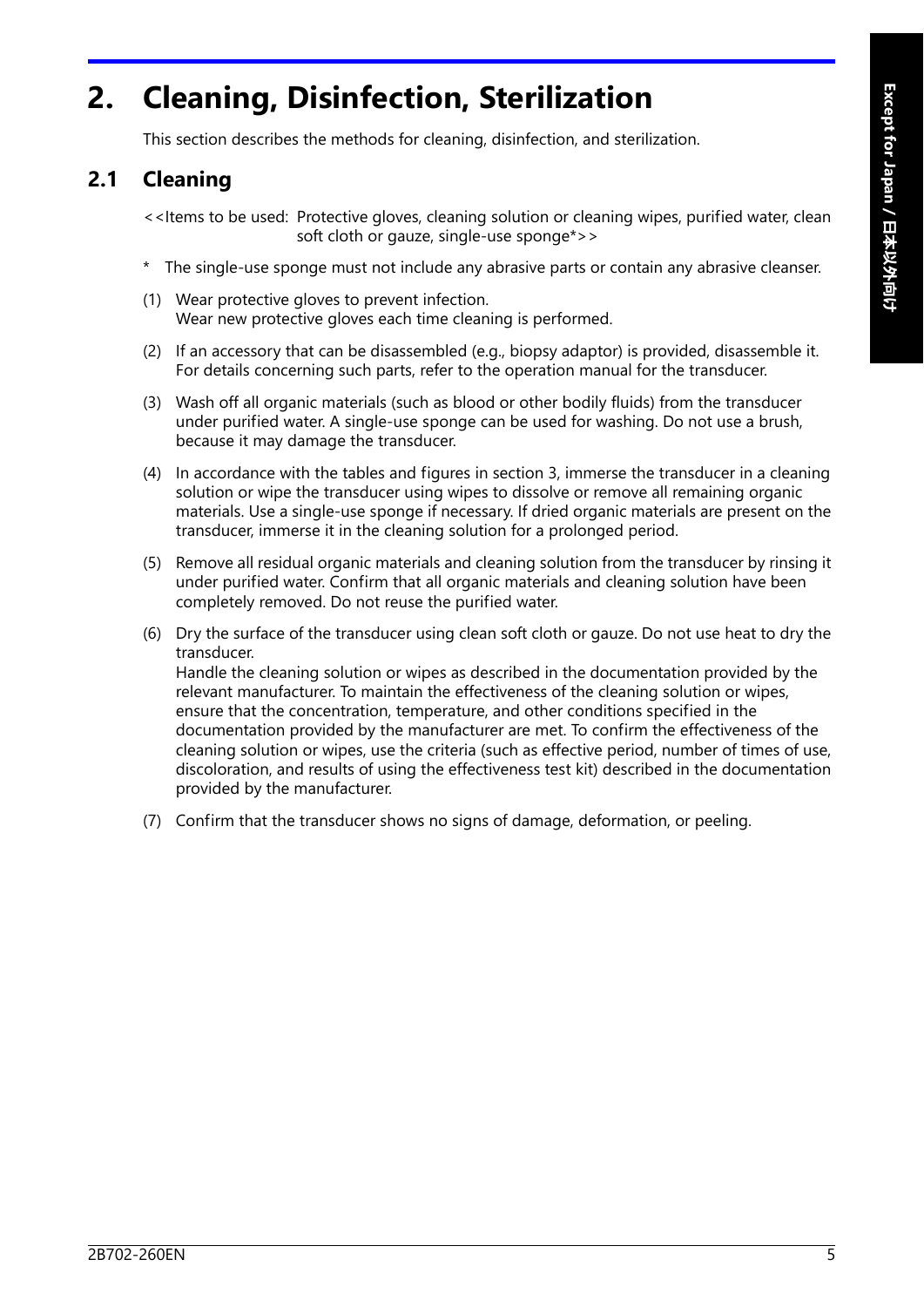#### **2.2 Disinfection**

Before disinfection, the transducer must be cleaned. Note that local regulations may require that the transducer be disinfected before sterilization.

<<Items to be used: Sterile protective gloves, disinfectant, sterile water or deionized water, sterile soft cloth or gauze>>

- (1) Wear sterile protective gloves to prevent infection. Wear new sterile protective gloves each time disinfection is performed.
- (2) Disinfect the transducer using the chemicals listed in section 3 "List of Chemicals".
- (3) Rinse the transducer thoroughly with sterile or deionized water, as described in the documentation provided by the manufacturer, in order to remove all residual disinfectant. (Rinsing is not necessary when gas disinfection is performed using Trophon EPR.) Do not reuse the sterile or deionized water.
- (4) Dry the surface of the transducer using sterile soft cloth or gauze. Do not use heat to dry the transducer. Handle the disinfectant as described in the documentation provided by the relevant manufacturer. To maintain the effectiveness of the disinfectant, ensure that the concentration, temperature, and other conditions specified in the documentation provided by the manufacturer are met.

To confirm the effectiveness of the disinfectant, use the criteria (such as effective period, number of times of use, discoloration, and results of using the effectiveness test kit) described in the documentation provided by the manufacturer.

(5) Confirm that the transducer shows no signs of damage, deformation, or peeling.

#### **2.3 Sterilization**

Before sterilization, the transducer must be cleaned. Note that local regulations may require that the transducer be disinfected before sterilization.

<<Items to be used: Sterile protective gloves, sterilant>>

- \* Some types of transducers cannot be sterilized or the sterilization conditions may differ.
- (1) Wear sterile protective gloves to prevent infection. Wear new sterile protective gloves each time sterilization is performed.
- (2) Sterilize the transducer using the chemicals listed in section 3 "List of Chemicals".
	- \* Place the transducer in a sterilization packing case and then place it in the sterilizer.
- (3) After gas sterilization, perform aeration to remove all gas residues on the transducer surface.
- (4) Confirm that the transducer shows no signs of damage, deformation, or peeling.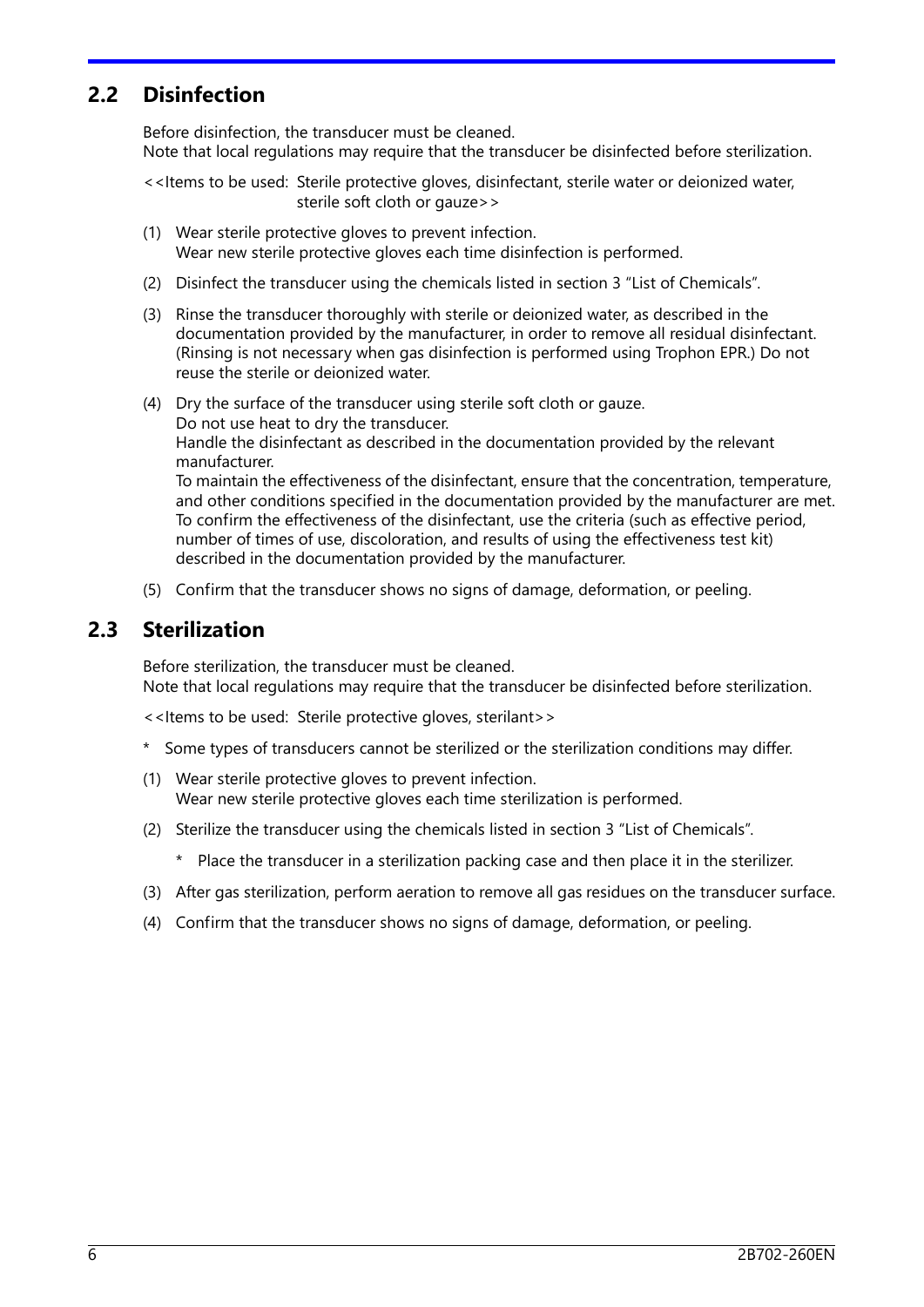## **3. List of Chemicals**

This section lists the chemicals used when cleaning, disinfecting, or sterilizing the transducer. Refer to the lists for the available chemicals.

In addition, refer to the manuals for the chemicals for the handling details.

| NOTE | 1. When multiple model names included in the List of Chemicals are referred to, |
|------|---------------------------------------------------------------------------------|
|      | note that they are abbreviated. For example, "PSU-30ST and PSU-60ST" is         |
|      | abbreviated as "PSU-30ST/60ST".                                                 |

2. For the transducers supported by each diagnostic ultrasound system, refer to the operation manual supplied with the diagnostic ultrasound system.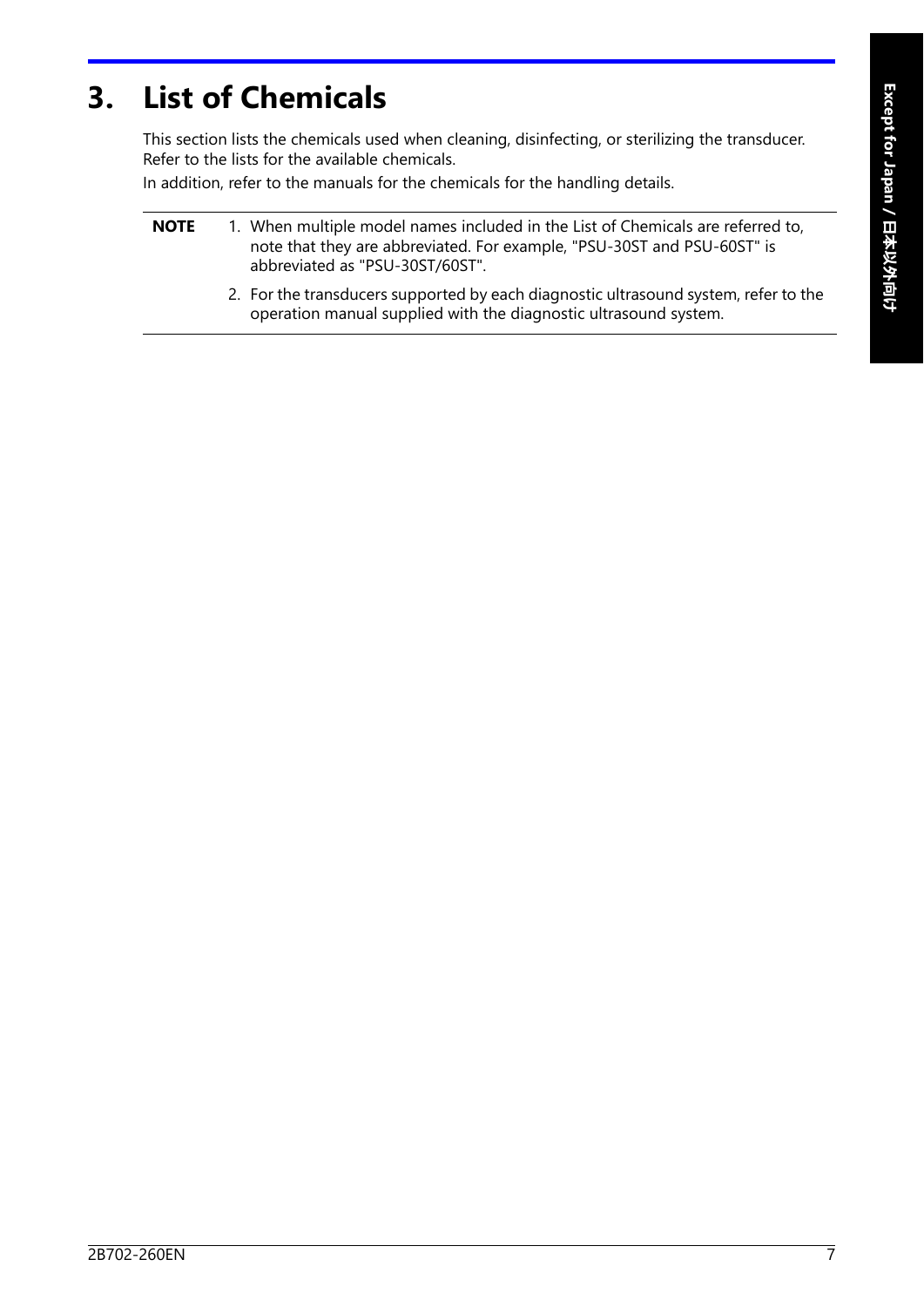#### **Cleaning**

| 3M™ Rapid<br>FRA : France<br><b>ANIOSYME</b><br>Multi-Enzyme<br>Trade name<br>CIDEZYME®<br>$DD1*$<br>DEU : Germany<br>cleaner<br><b>GBR: United Kingdom</b><br>DR.<br>Laboratories<br>Manufacturer<br><b>J&amp;J</b><br>3M Company<br><b>USA: United States</b><br><b>ANIOS</b><br>JPN : Japan<br>Country of origin<br><b>FRA</b><br><b>DEU</b><br>Any<br>Any<br>AUS: Australia<br>Concentration<br>0.8%<br>1%<br>0.5%<br>1%<br>(200)<br>(Dilution ratio)<br>(125)<br>(100)<br>(100)<br>$10$ min.<br>1 min.<br>5 min.<br>Time<br>Temperature<br>Room temperature<br>Room temperature<br>Normal humidity<br>Normal humidity<br>Humidity<br>Model name<br>Pressure<br>Normal pressure<br>Normal pressure<br>Immersible range<br>OK<br>OK<br><b>OK</b><br>Type A<br>$\overline{OK}$<br>OK<br>OK<br>Type A<br>$\overline{\phantom{0}}$<br>OK<br>OK<br>OK<br>Type A<br>Ξ.<br>$\overline{OK}$<br>OK<br>Type A<br>OK<br>—<br>OK<br>OK<br><b>OK</b><br>Type A<br>-<br>$\overline{OK}$<br><b>OK</b><br><b>OK</b><br>Type A<br>—<br>$\overline{OK}$<br>OK<br>OK<br>Type A<br>—<br><b>OK</b><br>OK<br><b>OK</b><br>Type A<br>-<br>OK<br>OK<br>OK<br>Type $\overline{A}$<br>$\overline{\phantom{0}}$<br>$\overline{OK}$<br>$\overline{OK}$<br>$\overline{OK}$<br>Type A<br>$-$<br>$\overline{OK}$<br>$\overline{OK}$<br>$\overline{OK}$<br>Type A<br>$\overline{\phantom{0}}$ | Country of origin :<br>Any: Any country | Chemical<br>name/type | Enzyme    |                 |   |                                 |  |
|-------------------------------------------------------------------------------------------------------------------------------------------------------------------------------------------------------------------------------------------------------------------------------------------------------------------------------------------------------------------------------------------------------------------------------------------------------------------------------------------------------------------------------------------------------------------------------------------------------------------------------------------------------------------------------------------------------------------------------------------------------------------------------------------------------------------------------------------------------------------------------------------------------------------------------------------------------------------------------------------------------------------------------------------------------------------------------------------------------------------------------------------------------------------------------------------------------------------------------------------------------------------------------------------------------------------------------------------------------------------|-----------------------------------------|-----------------------|-----------|-----------------|---|---------------------------------|--|
| <b>PVU-366ST</b><br><b>PLU-704ST</b><br><b>PLU-1204ST</b><br><b>PLU-805ST</b><br><b>PLU-1003ST</b><br>PLU-704RST<br>$\overline{\mathsf{PVU}}$ -621VST<br>PVU-781VST<br><b>PVU-682ST</b><br>PSU-30ST<br>PSU-60ST                                                                                                                                                                                                                                                                                                                                                                                                                                                                                                                                                                                                                                                                                                                                                                                                                                                                                                                                                                                                                                                                                                                                                   |                                         |                       |           |                 |   | neodisher®<br>mediclean *       |  |
|                                                                                                                                                                                                                                                                                                                                                                                                                                                                                                                                                                                                                                                                                                                                                                                                                                                                                                                                                                                                                                                                                                                                                                                                                                                                                                                                                                   |                                         |                       |           |                 |   | <b>WEIGERT</b><br>GmbH & Co. KG |  |
|                                                                                                                                                                                                                                                                                                                                                                                                                                                                                                                                                                                                                                                                                                                                                                                                                                                                                                                                                                                                                                                                                                                                                                                                                                                                                                                                                                   |                                         |                       |           |                 |   |                                 |  |
|                                                                                                                                                                                                                                                                                                                                                                                                                                                                                                                                                                                                                                                                                                                                                                                                                                                                                                                                                                                                                                                                                                                                                                                                                                                                                                                                                                   |                                         |                       |           |                 |   |                                 |  |
|                                                                                                                                                                                                                                                                                                                                                                                                                                                                                                                                                                                                                                                                                                                                                                                                                                                                                                                                                                                                                                                                                                                                                                                                                                                                                                                                                                   |                                         |                       |           |                 |   | $10$ min.                       |  |
|                                                                                                                                                                                                                                                                                                                                                                                                                                                                                                                                                                                                                                                                                                                                                                                                                                                                                                                                                                                                                                                                                                                                                                                                                                                                                                                                                                   |                                         |                       |           |                 |   |                                 |  |
|                                                                                                                                                                                                                                                                                                                                                                                                                                                                                                                                                                                                                                                                                                                                                                                                                                                                                                                                                                                                                                                                                                                                                                                                                                                                                                                                                                   |                                         |                       |           |                 |   |                                 |  |
|                                                                                                                                                                                                                                                                                                                                                                                                                                                                                                                                                                                                                                                                                                                                                                                                                                                                                                                                                                                                                                                                                                                                                                                                                                                                                                                                                                   |                                         |                       |           |                 |   |                                 |  |
|                                                                                                                                                                                                                                                                                                                                                                                                                                                                                                                                                                                                                                                                                                                                                                                                                                                                                                                                                                                                                                                                                                                                                                                                                                                                                                                                                                   |                                         |                       |           |                 |   |                                 |  |
|                                                                                                                                                                                                                                                                                                                                                                                                                                                                                                                                                                                                                                                                                                                                                                                                                                                                                                                                                                                                                                                                                                                                                                                                                                                                                                                                                                   |                                         |                       |           |                 |   |                                 |  |
|                                                                                                                                                                                                                                                                                                                                                                                                                                                                                                                                                                                                                                                                                                                                                                                                                                                                                                                                                                                                                                                                                                                                                                                                                                                                                                                                                                   |                                         |                       |           |                 |   |                                 |  |
|                                                                                                                                                                                                                                                                                                                                                                                                                                                                                                                                                                                                                                                                                                                                                                                                                                                                                                                                                                                                                                                                                                                                                                                                                                                                                                                                                                   |                                         |                       |           |                 |   |                                 |  |
|                                                                                                                                                                                                                                                                                                                                                                                                                                                                                                                                                                                                                                                                                                                                                                                                                                                                                                                                                                                                                                                                                                                                                                                                                                                                                                                                                                   |                                         |                       |           |                 |   |                                 |  |
|                                                                                                                                                                                                                                                                                                                                                                                                                                                                                                                                                                                                                                                                                                                                                                                                                                                                                                                                                                                                                                                                                                                                                                                                                                                                                                                                                                   |                                         |                       |           |                 |   |                                 |  |
|                                                                                                                                                                                                                                                                                                                                                                                                                                                                                                                                                                                                                                                                                                                                                                                                                                                                                                                                                                                                                                                                                                                                                                                                                                                                                                                                                                   |                                         |                       |           |                 |   |                                 |  |
|                                                                                                                                                                                                                                                                                                                                                                                                                                                                                                                                                                                                                                                                                                                                                                                                                                                                                                                                                                                                                                                                                                                                                                                                                                                                                                                                                                   |                                         |                       |           |                 |   |                                 |  |
|                                                                                                                                                                                                                                                                                                                                                                                                                                                                                                                                                                                                                                                                                                                                                                                                                                                                                                                                                                                                                                                                                                                                                                                                                                                                                                                                                                   |                                         |                       |           |                 |   |                                 |  |
|                                                                                                                                                                                                                                                                                                                                                                                                                                                                                                                                                                                                                                                                                                                                                                                                                                                                                                                                                                                                                                                                                                                                                                                                                                                                                                                                                                   |                                         |                       |           |                 |   |                                 |  |
|                                                                                                                                                                                                                                                                                                                                                                                                                                                                                                                                                                                                                                                                                                                                                                                                                                                                                                                                                                                                                                                                                                                                                                                                                                                                                                                                                                   |                                         |                       |           |                 |   |                                 |  |
|                                                                                                                                                                                                                                                                                                                                                                                                                                                                                                                                                                                                                                                                                                                                                                                                                                                                                                                                                                                                                                                                                                                                                                                                                                                                                                                                                                   | PC-20ST                                 | Type A                | <b>OK</b> | $\overline{OK}$ | — | <b>OK</b>                       |  |
| PVU-574MST<br>OK<br>OK<br>OK<br>Type A<br>—                                                                                                                                                                                                                                                                                                                                                                                                                                                                                                                                                                                                                                                                                                                                                                                                                                                                                                                                                                                                                                                                                                                                                                                                                                                                                                                       |                                         |                       |           |                 |   |                                 |  |

OK : Use of the chemical is permitted.  $\boxed{\phantom{a}^- \phantom{a}}$  : Use of the chemical is not permitted.

\*: Not for use in the USA.

● Type A (PSU-30ST etc.)



Immersible range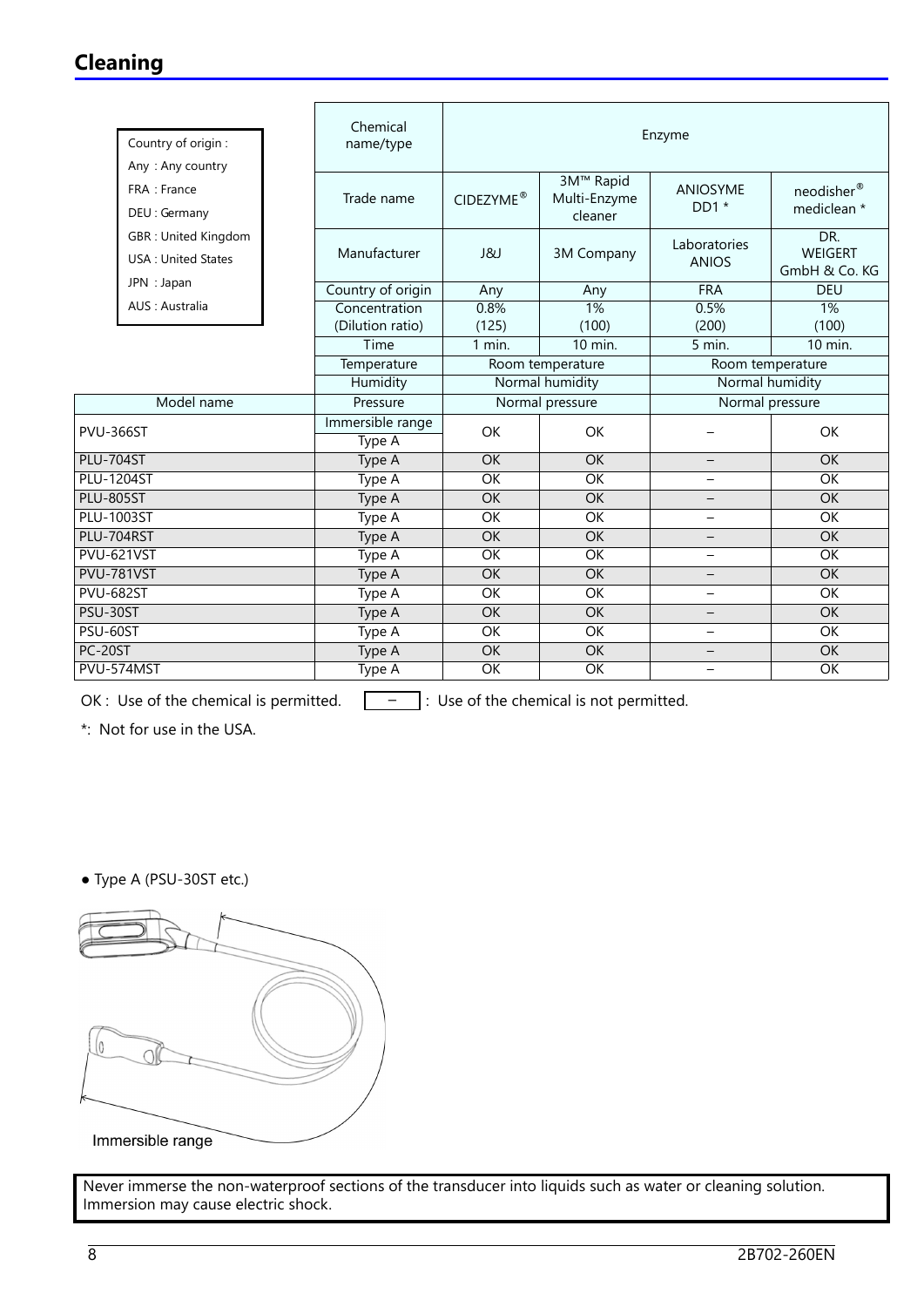|                                      | Enzyme                   |                              |                                                 |                                                   |                                                      | Alkyl dimethyl benzyl ammonium<br>chloride/2-ethanol/<br>Alkyl polysaccharide/<br>Ethylenediamine tetraacetic acid |  |
|--------------------------------------|--------------------------|------------------------------|-------------------------------------------------|---------------------------------------------------|------------------------------------------------------|--------------------------------------------------------------------------------------------------------------------|--|
| Tristel<br>Pre-Clean<br>Wipes *      | MetriZyme®               | Klenzyme®                    | ${\sf Instru\text{-}Zyme}^{\circledast}$<br>Gel | $\mathsf{Endozime}^\circledR$<br>Xtreme<br>Power* | CaviWipes™                                           | Intercept <sup>®</sup> Wipes                                                                                       |  |
| Tristel<br>Solutions<br>Limited      | Metrex<br>Research, Inc. | <b>STERIS</b><br>Corporation | Summit<br>Medical                               | <b>RUHOF</b><br>Corporation                       | Metrex<br>Research, Inc.                             | <b>MEDIVATORS Inc.</b>                                                                                             |  |
| <b>GBR</b>                           | <b>USA</b>               | <b>USA</b>                   | <b>USA</b>                                      | <b>USA</b>                                        | <b>USA</b>                                           | <b>USA</b>                                                                                                         |  |
| Working<br>solution                  | 0.77%<br>(130)           | 0.8%<br>(125)                | Working<br>solution                             | 0.2%<br>(500)                                     | Working solution<br>Working solution                 |                                                                                                                    |  |
| Wiping only                          | 5 min.                   | 5 min.                       | Wiping only                                     | 2 min.                                            | Wiping only                                          |                                                                                                                    |  |
| Room temperature<br>Room temperature |                          |                              |                                                 | Room temperature                                  |                                                      |                                                                                                                    |  |
| Normal humidity<br>Normal humidity   |                          |                              |                                                 | Normal humidity                                   |                                                      |                                                                                                                    |  |
|                                      | Normal pressure          |                              | Normal pressure                                 |                                                   |                                                      | Normal pressure                                                                                                    |  |
|                                      | OK                       |                              |                                                 | <b>OK</b>                                         |                                                      |                                                                                                                    |  |
|                                      | OK                       |                              |                                                 | $\overline{OK}$                                   |                                                      |                                                                                                                    |  |
| -                                    | OK                       | —                            | $\overline{\phantom{0}}$                        | OK                                                | $\overline{\phantom{0}}$                             | $\overline{\phantom{0}}$                                                                                           |  |
|                                      | OK                       |                              |                                                 | $\overline{OK}$                                   |                                                      |                                                                                                                    |  |
| $\qquad \qquad -$                    | $\overline{OK}$          | $\overline{\phantom{0}}$     | $\overline{\phantom{0}}$                        | $\overline{OK}$                                   | $\equiv$                                             | $\equiv$                                                                                                           |  |
| —                                    | OK                       | $\overline{\phantom{0}}$     | $\overline{\phantom{m}}$                        | <b>OK</b>                                         | -                                                    | $\overline{\phantom{0}}$                                                                                           |  |
|                                      | OK                       |                              |                                                 | $\overline{OK}$                                   | $\overline{\phantom{0}}$<br>$\overline{\phantom{0}}$ |                                                                                                                    |  |
| $\overline{\phantom{0}}$             | OK                       |                              |                                                 | OK                                                | $\overline{\phantom{0}}$                             |                                                                                                                    |  |
| $\overline{\phantom{0}}$             | $\overline{OK}$          | $\qquad \qquad -$            | $\overline{\phantom{0}}$                        | $\overline{OK}$                                   | $\overline{\phantom{0}}$                             | $\overline{\phantom{0}}$                                                                                           |  |
| $\equiv$                             | OK                       | $\overline{\phantom{0}}$     |                                                 | $\overline{OK}$                                   | $\overline{\phantom{0}}$                             | $\overline{\phantom{0}}$                                                                                           |  |
| $\qquad \qquad -$                    | OK                       | $\overline{\phantom{0}}$     | $\overline{\phantom{0}}$                        | $\overline{OK}$                                   | $\overline{\phantom{0}}$                             | $\overline{\phantom{0}}$                                                                                           |  |
| $\overline{\phantom{0}}$             | OK                       | $\overline{\phantom{0}}$     | $\overline{\phantom{0}}$                        | $\overline{OK}$                                   | $\overline{\phantom{0}}$                             | $-$                                                                                                                |  |
| -                                    | OK                       |                              |                                                 | $\overline{OK}$                                   | -                                                    |                                                                                                                    |  |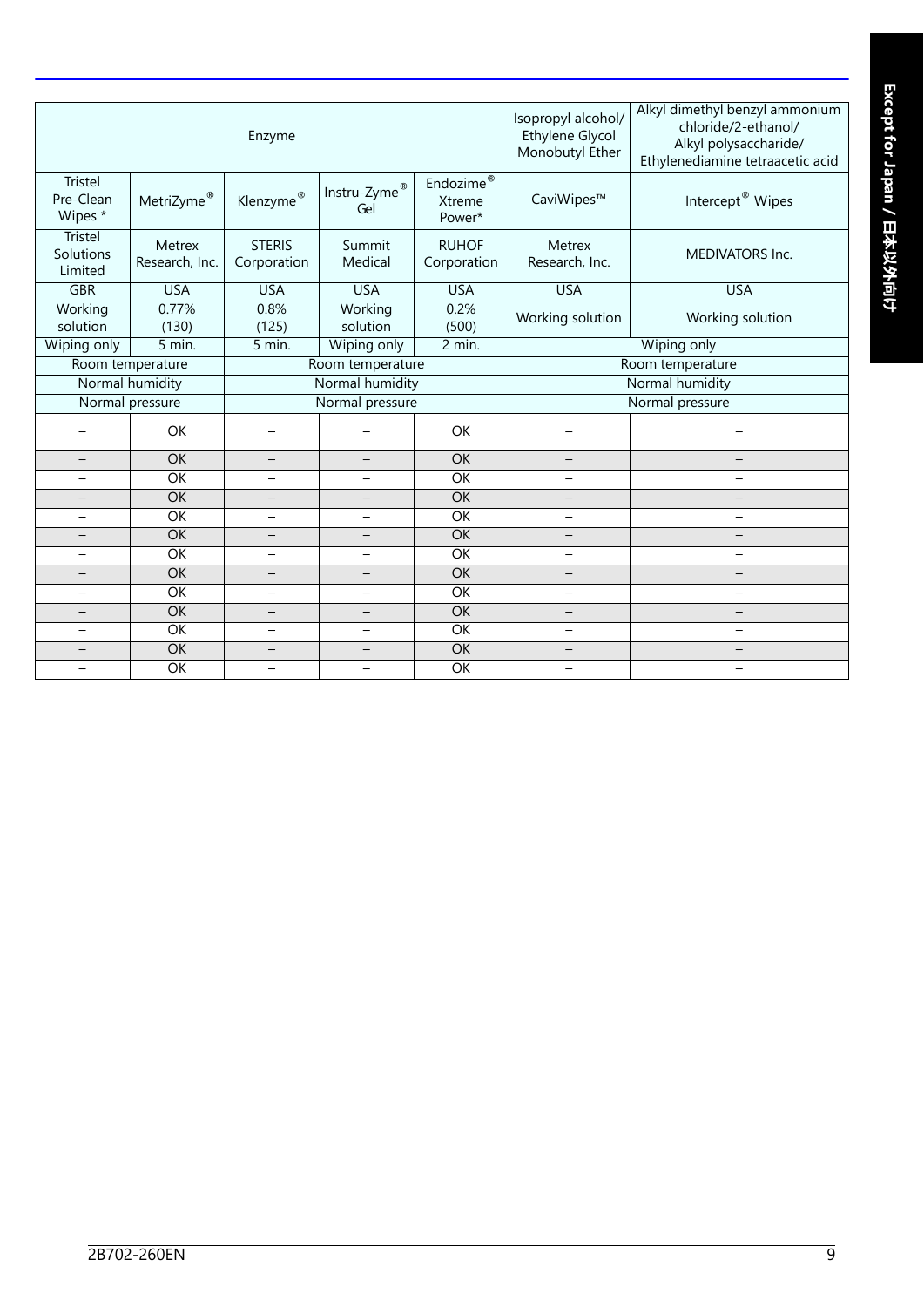## **Low/Middle-Level Disinfection -1 (Except for USA)**

Note that local regulations may require that the transducer be disinfected before sterilization.

| Country of origin :<br>Any: Any country<br>FRA : France |                                             | Chemical<br>name/type             | Didecyl dimethyl ammonium chlorides/<br>Quaternary ammonium compounds | Isopropyl alcohol/<br>Didecyl dimethyl ammonium<br>chlorides |  |
|---------------------------------------------------------|---------------------------------------------|-----------------------------------|-----------------------------------------------------------------------|--------------------------------------------------------------|--|
|                                                         |                                             | Trade name                        | <b>CLEANISEPT®</b><br><b>WIPES</b>                                    |                                                              |  |
|                                                         | DEU : Germany<br><b>GBR: United Kingdom</b> | Manufacturer                      | Dr. Schumacher<br>GmbH                                                |                                                              |  |
|                                                         | <b>USA: United States</b>                   | Country of origin                 | <b>DEU</b>                                                            | <b>FRA</b>                                                   |  |
|                                                         | JPN : Japan                                 | Concentration<br>(Dilution ratio) | Working solution                                                      | Working solution                                             |  |
|                                                         | AUS: Australia                              | Time                              | Wiping only                                                           | Wiping only                                                  |  |
|                                                         |                                             | Temperature                       | Room temperature                                                      | Room temperature                                             |  |
|                                                         |                                             | Humidity                          | Normal humidity                                                       | Normal humidity                                              |  |
|                                                         | Model name                                  | Pressure                          | Normal pressure                                                       | Normal pressure                                              |  |
| PVU-366ST                                               |                                             | Immersible range<br>Type A        |                                                                       | OK                                                           |  |
| <b>PLU-704ST</b>                                        |                                             | Type A                            | $\qquad \qquad -$                                                     | <b>OK</b>                                                    |  |
|                                                         | <b>PLU-1204ST</b>                           | Type A                            | $\equiv$                                                              | OK                                                           |  |
| <b>PLU-805ST</b>                                        |                                             | Type A                            |                                                                       | $\overline{OK}$                                              |  |
|                                                         | <b>PLU-1003ST</b>                           | Type A                            | $\overline{\phantom{0}}$                                              | OK                                                           |  |
|                                                         | PLU-704RST                                  | Type A                            | $\overline{\phantom{0}}$                                              | OK                                                           |  |
|                                                         | <b>PVU-621VST</b>                           | Type $\overline{A}$               | $\overline{\phantom{0}}$                                              | <b>OK</b>                                                    |  |
| PVU-781VST                                              |                                             | Type A                            | $\qquad \qquad -$                                                     | <b>OK</b>                                                    |  |
| <b>PVU-682ST</b>                                        |                                             | Type A                            | $\overline{\phantom{0}}$                                              | OK                                                           |  |
| PSU-30ST                                                |                                             | Type A                            | $\overline{\phantom{0}}$                                              | <b>OK</b>                                                    |  |
| PSU-60ST                                                |                                             | Type A                            | $\overline{\phantom{0}}$                                              | OK                                                           |  |
| PC-20ST                                                 |                                             | Type A                            |                                                                       | $\overline{OK}$                                              |  |
|                                                         | PVU-574MST                                  | Type A                            | $\overline{\phantom{0}}$                                              | OK                                                           |  |
|                                                         |                                             |                                   |                                                                       |                                                              |  |

OK : Use of the chemical is permitted.  $\boxed{\phantom{a}^- \phantom{a}}$  : Use of the chemical is not permitted.

● Type A (PSU-30ST etc.)

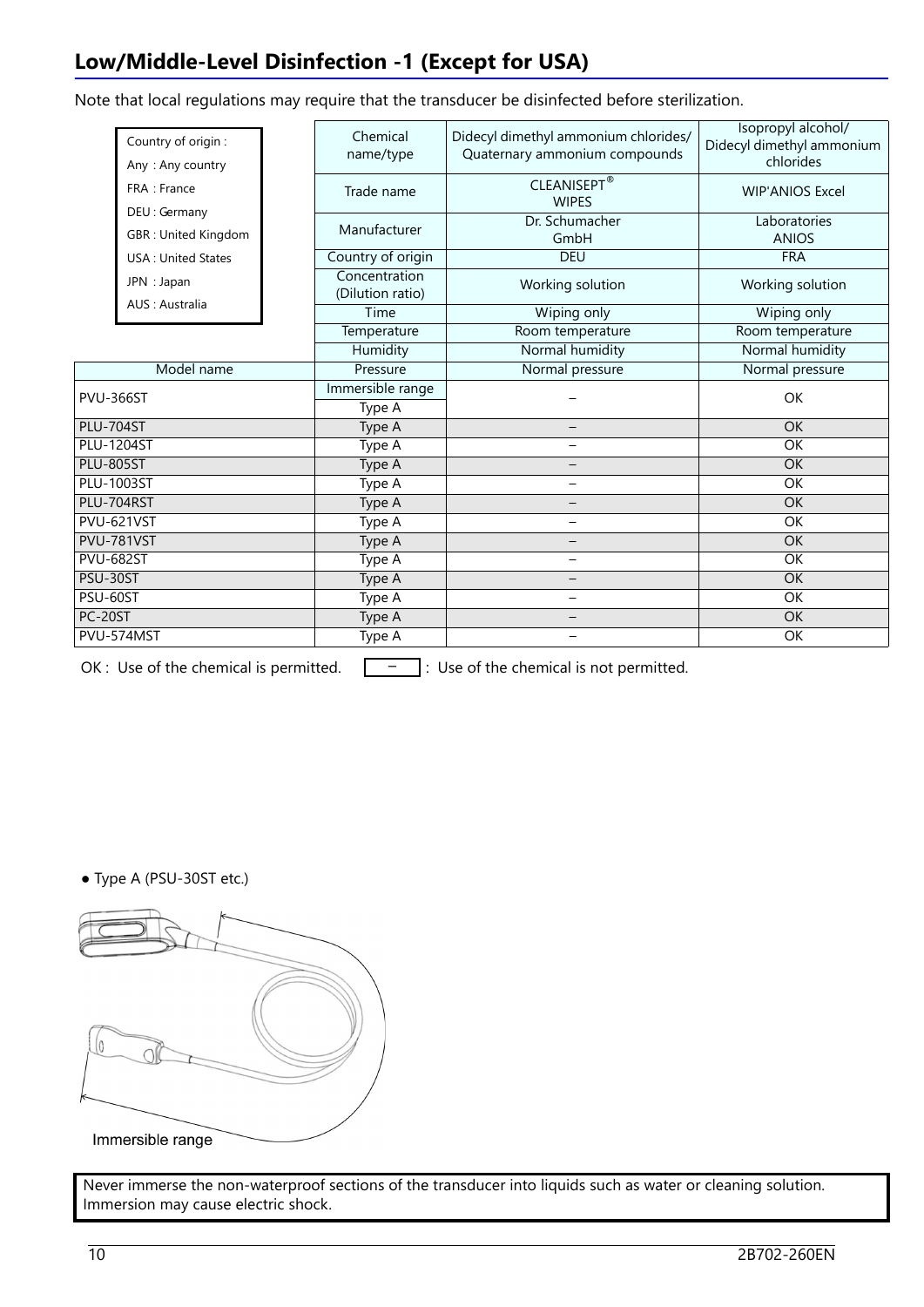| Glyoxal/Glutaral/  |
|--------------------|
| Didecyl dimethyl   |
| ammonium chlorides |
| Lysoformin® 3000   |
| Lysoform           |
| Disinfection Ltd.  |
| DEU                |
| 2%                 |
| (50)               |
| 15 min.            |
| Room temperature   |
| Normal humidity    |
| Normal pressure    |
|                    |
|                    |
|                    |
|                    |
|                    |
|                    |
|                    |
|                    |
|                    |
|                    |
|                    |
|                    |
|                    |
|                    |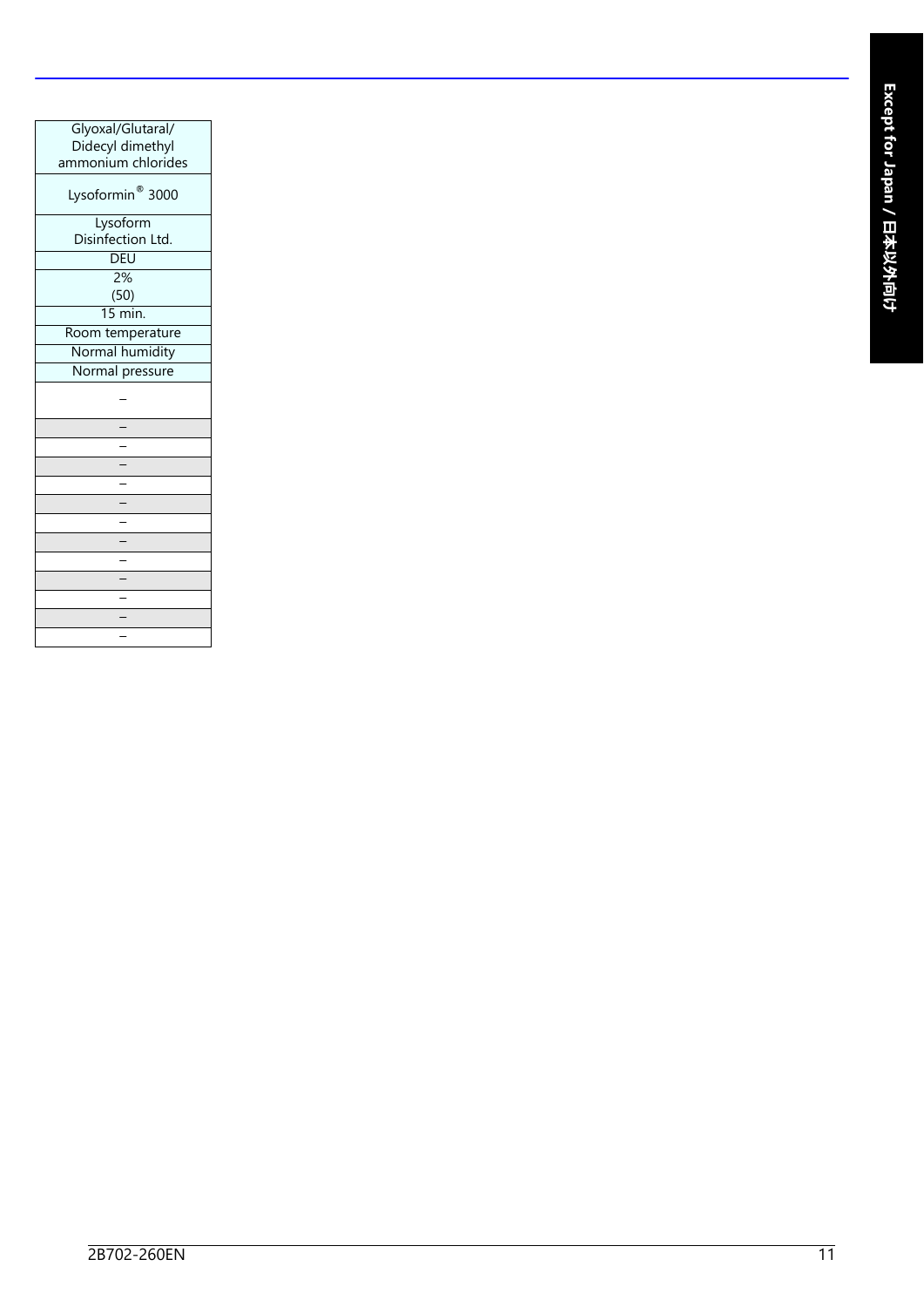#### **Low/Middle-Level Disinfection -2 (High-level disinfection is also required in the USA.)**

Note that local regulations may require that the transducer be disinfected before sterilization.

| Country of origin :<br>Any: Any country              | Chemical<br>name/type                   | Ethanol                    | Isopropyl<br>alcohol       | Isopropyl alcohol/<br>Ethylene glycol<br>monobutyl ether |
|------------------------------------------------------|-----------------------------------------|----------------------------|----------------------------|----------------------------------------------------------|
| FRA : France<br>DEU : Germany<br>GBR: United Kingdom | Trade name                              | Ethanol                    | Isopropyl<br>alcohol       | CaviWipes™                                               |
| <b>USA: United States</b><br>JPN : Japan             | Manufacturer                            | Any manufacturer           | Any manufacturer           | Metrex<br>Research, Inc.                                 |
|                                                      | Country of origin                       | Any                        | Any                        | <b>USA</b>                                               |
| AUS: Australia                                       | Concentration<br>(Dilution ratio)       | 80%<br>(original solution) | 70%<br>(original solution) | Working solution                                         |
|                                                      | Time                                    | Wiping only                | Wiping only                | Wiping only                                              |
|                                                      | Temperature                             | Room temperature           | Room temperature           | Room temperature                                         |
|                                                      | Humidity                                | Normal humidity            | Normal humidity            | Normal humidity                                          |
| Model name                                           | Pressure                                | Normal pressure            | Normal pressure            | Normal pressure                                          |
| <b>PVU-366ST</b>                                     | Immersible range<br>Type $\overline{A}$ | OK                         | OK                         |                                                          |
| PLU-704ST                                            | Type A                                  | <b>OK</b>                  | OK                         |                                                          |
| <b>PLU-1204ST</b>                                    | Type A                                  | OK                         | OK                         |                                                          |
| <b>PLU-805ST</b>                                     | Type A                                  | OK                         | OK                         |                                                          |
| <b>PLU-1003ST</b>                                    | Type A                                  | OK                         | OK                         |                                                          |
| PLU-704RST                                           | Type A                                  | <b>OK</b>                  | <b>OK</b>                  |                                                          |
| <b>PVU-621VST</b>                                    | Type A                                  | $\overline{OK}$            | $\overline{OK}$            | $\overline{\phantom{0}}$                                 |
| PVU-781VST                                           | Type A                                  | <b>OK</b>                  | OK                         |                                                          |
| <b>PVU-682ST</b>                                     | Type A                                  | OK                         | OK                         | $\overline{\phantom{0}}$                                 |
| PSU-30ST                                             | Type A                                  | OK                         | OK                         |                                                          |
| PSU-60ST                                             | Type A                                  | OK                         | $\overline{OK}$            | $\overline{\phantom{0}}$                                 |
| PC-20ST                                              | Type A                                  | $\overline{OK}$            | $\overline{OK}$            |                                                          |
| PVU-574MST                                           | Type A                                  | OK                         | OK                         |                                                          |

OK : Use of the chemical is permitted.  $\boxed{\phantom{a}^- \phantom{a}}$  : Use of the chemical is not permitted.

● Type A (PSU-30ST etc.)

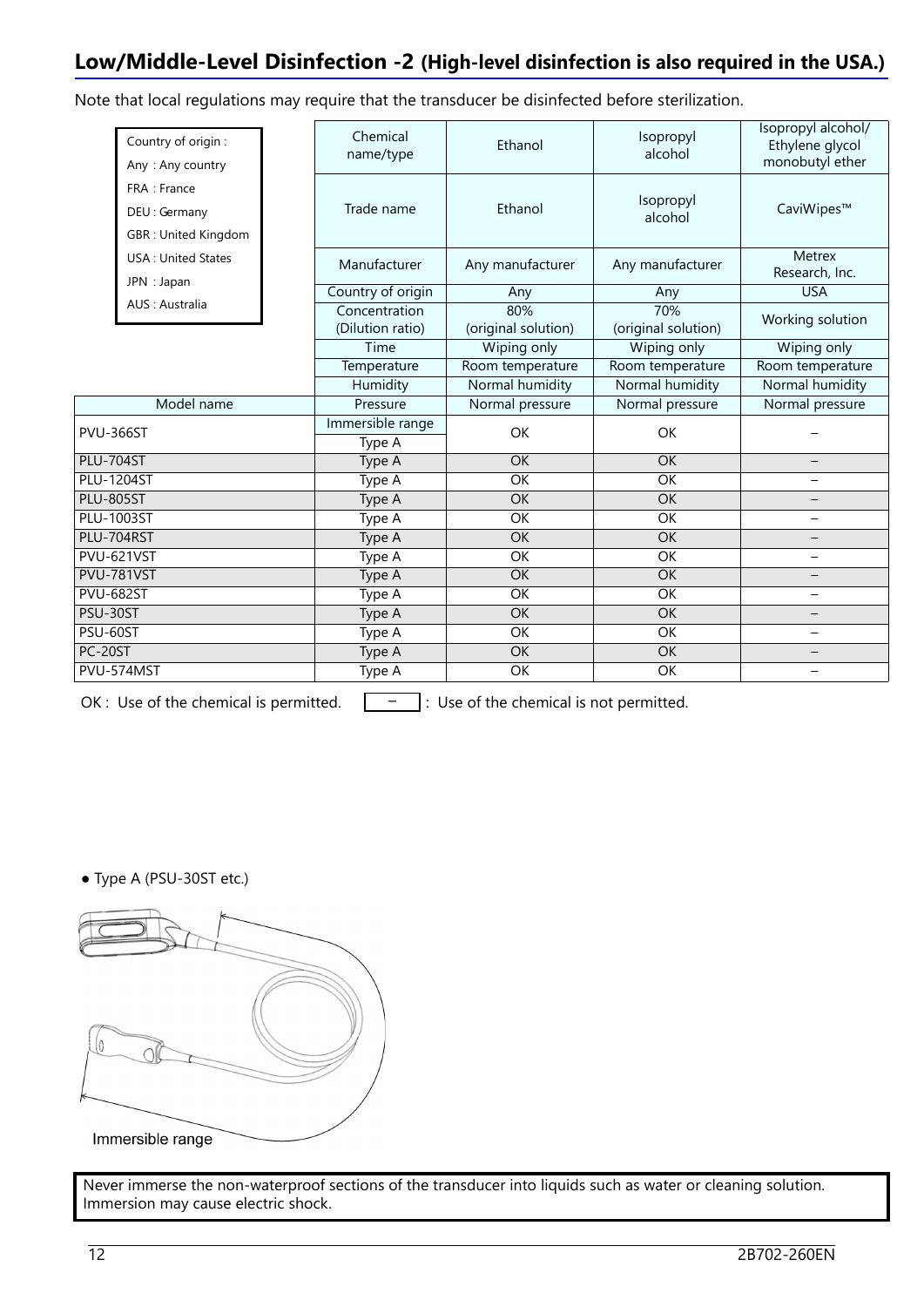| Sodium hypochlorite                                                                           | Quaternary ammonium chlorides/<br>Quaternary ammonium chlorides<br>Isopropyl alcohol |                                                            | Hydrogen peroxide            |                                                 |                          |
|-----------------------------------------------------------------------------------------------|--------------------------------------------------------------------------------------|------------------------------------------------------------|------------------------------|-------------------------------------------------|--------------------------|
| Dispatch <sup>®</sup><br><b>Hospital Cleaner</b><br><b>Disinfectant Towels</b><br>with Bleach | Protex <sup>™</sup> Ultra<br>Disinfectant Wipes                                      | Sani-Cloth <sup>®</sup> AF3,<br>Sani-Cloth <sup>®</sup> AF | Sani-Cloth <sup>®</sup> Plus | Super Sani-Cloth <sup>®</sup>                   | Oxivir 1 wipes           |
| The Clorox Company                                                                            | Parker<br>Laboratories, Inc.                                                         | <b>Professional Disposables</b><br>International, Inc.     |                              | Professional Disposables International,<br>Inc. | Diversey, Inc.           |
| <b>USA</b>                                                                                    | <b>USA</b>                                                                           | <b>USA</b>                                                 |                              | <b>USA</b>                                      | <b>USA</b>               |
| 0.65%                                                                                         | 0.232%                                                                               | 0.28%                                                      | 0.25% / 14.85%               | $0.5\% / 55\%$                                  | 0.5%                     |
| (working solution)                                                                            | (working solution)                                                                   | (working solution)                                         | (working solution)           | (working solution)                              | (working solution)       |
| Wiping only                                                                                   | Wiping only                                                                          | Wiping only                                                | Wiping only                  | Wiping only                                     | Wiping only              |
| Room temperature                                                                              | Room temperature                                                                     | Room temperature                                           | Room temperature             | Room temperature                                | Room temperature         |
| Normal humidity                                                                               | Normal humidity                                                                      | Normal humidity                                            | Normal humidity              | Normal humidity                                 | Normal humidity          |
| Normal pressure                                                                               | Normal pressure                                                                      | Normal pressure                                            | Normal pressure              | Normal pressure                                 | Normal pressure          |
|                                                                                               |                                                                                      |                                                            |                              |                                                 |                          |
| $\equiv$                                                                                      |                                                                                      |                                                            |                              |                                                 |                          |
| $\overline{\phantom{0}}$                                                                      |                                                                                      | $\overline{\phantom{0}}$                                   | $\overline{\phantom{0}}$     | $\overline{\phantom{0}}$                        | $\overline{\phantom{0}}$ |
| $\overline{\phantom{0}}$                                                                      |                                                                                      |                                                            |                              |                                                 |                          |
| —                                                                                             |                                                                                      | $\overline{\phantom{0}}$                                   | $\overline{\phantom{0}}$     | $\overline{\phantom{0}}$                        | $\overline{\phantom{0}}$ |
|                                                                                               |                                                                                      |                                                            |                              |                                                 |                          |
| $\qquad \qquad -$                                                                             | —                                                                                    | $\overline{\phantom{0}}$                                   | $\overline{\phantom{0}}$     | $\overline{\phantom{0}}$                        | -                        |
| $\overline{\phantom{0}}$                                                                      |                                                                                      |                                                            |                              |                                                 |                          |
| -                                                                                             |                                                                                      | -                                                          | $\overline{\phantom{0}}$     | $\overline{\phantom{0}}$                        | Ξ.                       |
| -                                                                                             |                                                                                      |                                                            |                              | $\overline{\phantom{0}}$                        | $\overline{\phantom{0}}$ |
| $\qquad \qquad -$                                                                             | -                                                                                    | $\overline{\phantom{0}}$                                   | —                            | $\overline{\phantom{0}}$                        | $\overline{\phantom{0}}$ |
| $\qquad \qquad -$                                                                             | $\overline{\phantom{0}}$                                                             | $\overline{\phantom{0}}$                                   | -                            | $\overline{\phantom{0}}$                        | $-$                      |
|                                                                                               |                                                                                      |                                                            |                              |                                                 |                          |
|                                                                                               |                                                                                      |                                                            |                              |                                                 |                          |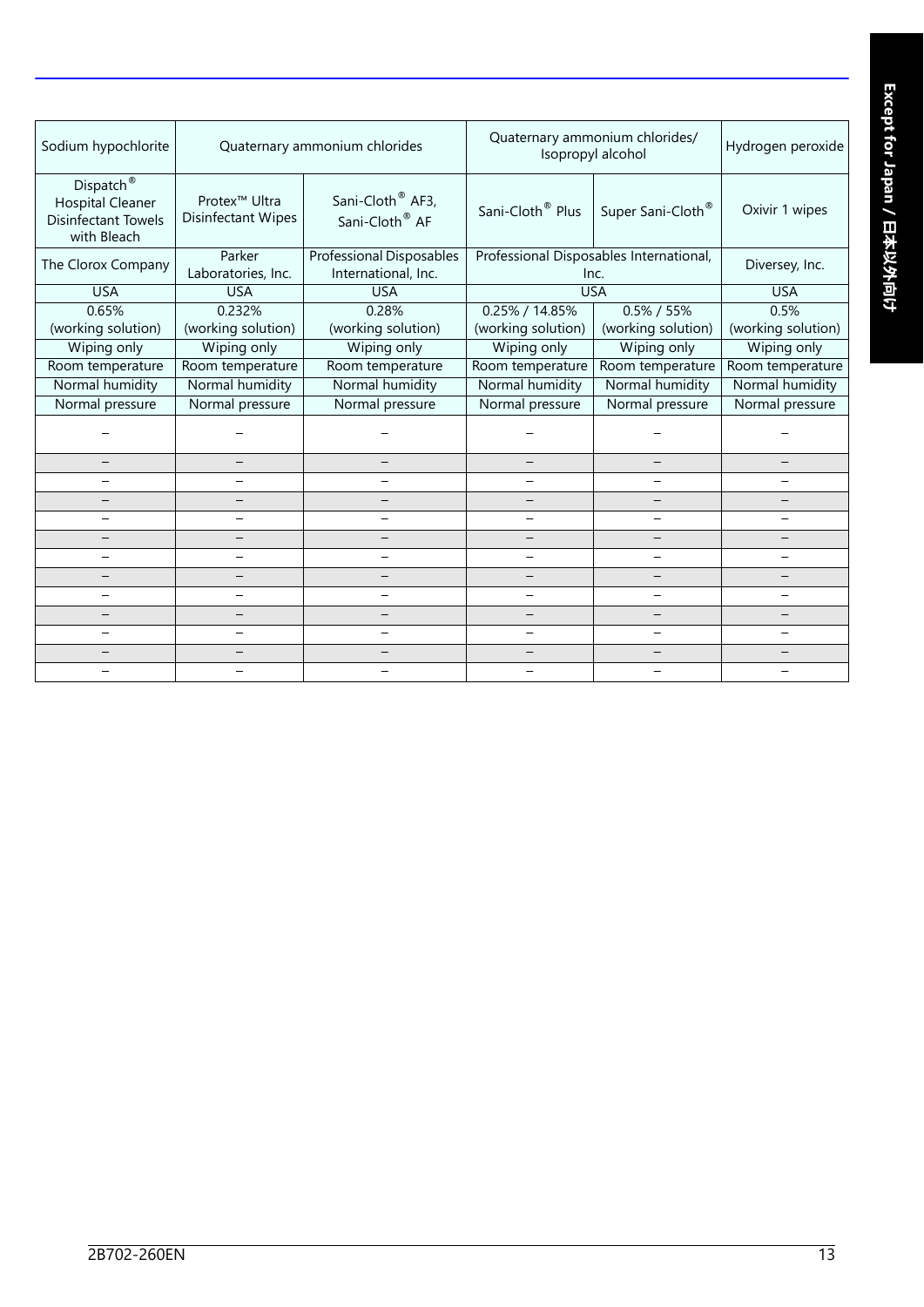## **High-Level Disinfection -1 (Except for USA)**

Note that local regulations may require that the transducer be disinfected before sterilization.

| Country of origin:                          | Chemical<br>name/type             | Hydrogen peroxide,<br>Peracetic acid | Chlorine dioxide                             |                                                                   |                           |
|---------------------------------------------|-----------------------------------|--------------------------------------|----------------------------------------------|-------------------------------------------------------------------|---------------------------|
| Any: Any country<br>FRA : France            | Trade name                        | PeraSafe <sup>™ *1</sup>             | Tristel Fuse for<br>Instruments              | <b>Tristel Sporicidal</b><br>Wipes/<br><b>Tristel Rinse Wipes</b> | <b>Tristel Duo</b><br>ULT |
| DEU : Germany<br><b>GBR: United Kingdom</b> | Manufacturer                      | <b>DuPont</b>                        | <b>Tristel Solutions Limited</b>             |                                                                   |                           |
| <b>USA: United States</b>                   | Country of origin                 | Any                                  |                                              | <b>GBR</b>                                                        |                           |
| JPN : Japan<br>AUS: Australia               | Concentration<br>(Dilution ratio) | 1.62%<br>(61.7)                      | 0.012%<br>(1 sachet in<br>5 liters of water) | Working solution                                                  |                           |
|                                             | Time                              | 10 min.                              | 5 min.                                       | Wiping only                                                       |                           |
|                                             | Temperature                       | Room temperature                     | Room temperature                             |                                                                   |                           |
|                                             | Humidity                          | Normal humidity                      | Normal humidity                              |                                                                   |                           |
| Model name                                  | Pressure                          | Normal pressure                      | Normal pressure                              |                                                                   |                           |
| <b>PVU-366ST</b>                            | Immersible range<br>Type A        |                                      |                                              |                                                                   |                           |
| <b>PLU-704ST</b>                            | Type A                            |                                      |                                              |                                                                   |                           |
| <b>PLU-1204ST</b>                           | Type A                            | $\overline{\phantom{0}}$             | $\overline{\phantom{0}}$                     |                                                                   | -                         |
| <b>PLU-805ST</b>                            | Type A                            |                                      | $\overline{\phantom{0}}$                     |                                                                   |                           |
| <b>PLU-1003ST</b>                           | Type A                            | $\qquad \qquad -$                    | $\overline{\phantom{0}}$                     |                                                                   | -                         |
| PLU-704RST                                  | Type A                            |                                      |                                              |                                                                   |                           |
| PVU-621VST                                  | Type A                            | $\overline{\phantom{0}}$             | $\overline{\phantom{0}}$                     | $\overline{\phantom{0}}$                                          | -                         |
| PVU-781VST                                  | Type A                            | $\overline{\phantom{0}}$             | $\qquad \qquad -$                            |                                                                   |                           |
| <b>PVU-682ST</b>                            | Type A                            |                                      |                                              |                                                                   |                           |
| PSU-30ST                                    | Type A                            | $\overline{\phantom{0}}$             |                                              |                                                                   |                           |
| PSU-60ST                                    | Type A                            | $\overline{\phantom{0}}$             | $\overline{\phantom{0}}$                     |                                                                   |                           |
| PC-20ST                                     | Type A                            | $\overline{\phantom{0}}$             |                                              | $\qquad \qquad -$                                                 | $\qquad \qquad -$         |
| PVU-574MST                                  | Type A                            | $\overline{\phantom{0}}$             |                                              | $\overline{\phantom{0}}$                                          | $\overline{\phantom{0}}$  |

OK : Use of the chemical is permitted.  $\boxed{\phantom{a}^- \phantom{a}}$  : Use of the chemical is not permitted.

● Type A (PSU-30ST etc.)

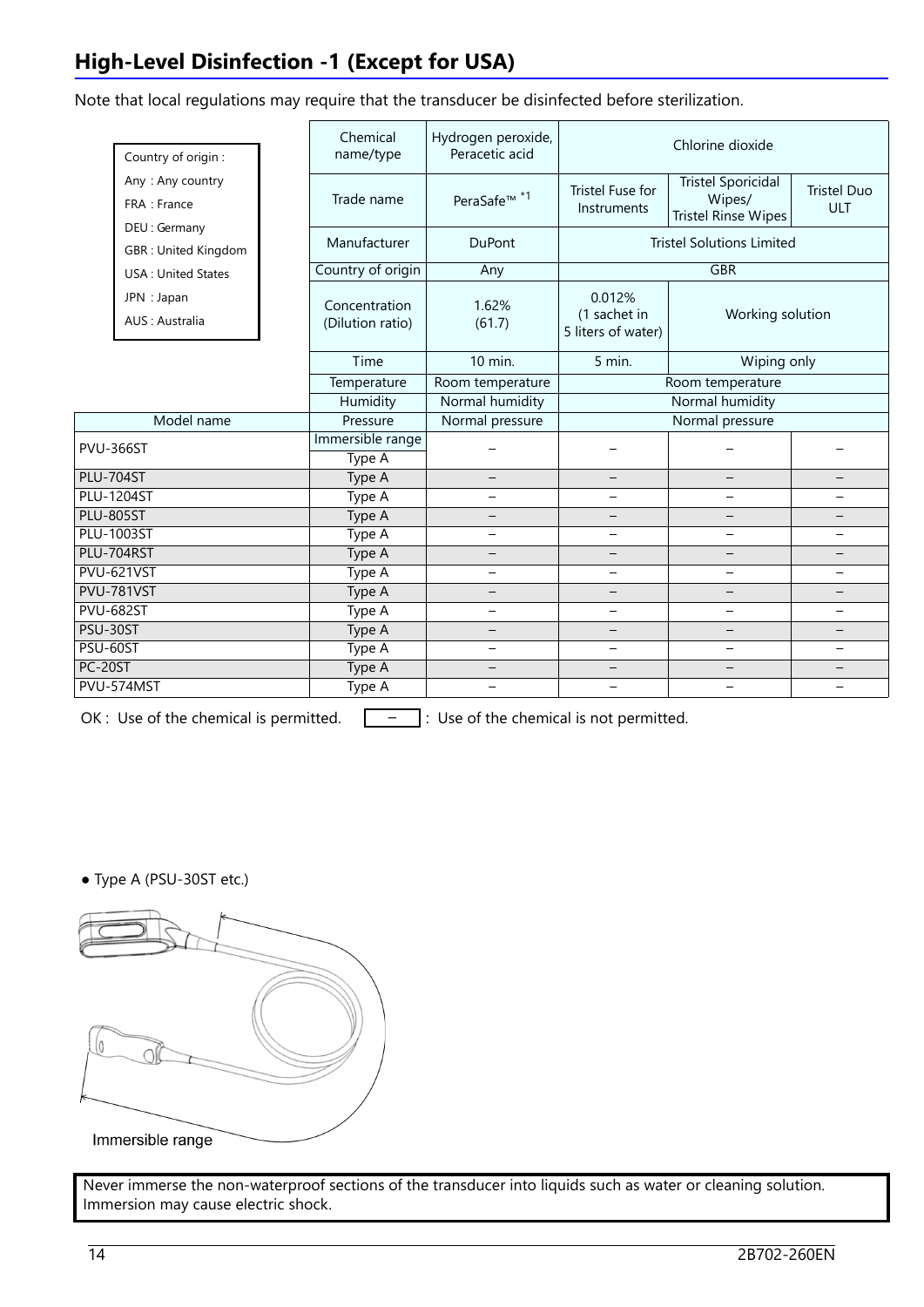| Succindialdehyde               |                          | Peracetic acid                 |                                | Ortho-<br>phthalaldehyde                                           | Peracetic acid,<br>Hydrogen peroxide,<br>Acetic acid           |                          |                        |
|--------------------------------|--------------------------|--------------------------------|--------------------------------|--------------------------------------------------------------------|----------------------------------------------------------------|--------------------------|------------------------|
| gigasept <sup>®</sup> FF (new) |                          | $NU$ -CIDEX®                   | Anioxyde<br>1000               | Opal™                                                              | $\mathsf{gigasept}^\circledR$ PAA<br>concentrate               |                          | mikrozid®<br>PAA wipes |
|                                | Schülke & Mayr GmbH      | <b>J&amp;J</b>                 | Laboratories<br><b>ANIOS</b>   | <b>Whiteley Medical</b>                                            | Schülke & Mayr GmbH                                            |                          |                        |
|                                | <b>DEU</b>               | <b>GBR</b>                     | <b>FRA</b>                     | <b>AUS</b>                                                         |                                                                | <b>DEU</b>               |                        |
| 5%<br>(20)                     |                          | 0.35%<br>(working<br>solution) | 0.15%<br>(working<br>solution) | 0.57%<br>(Working solution)                                        | 2%<br>(a double-chambered<br>bottle into 5 liters of<br>water) |                          | Working<br>solution    |
| 15 min. $\overline{2}$         | 60 min. $\overline{3}$   | 5 min.                         | 30 min.                        | 6 min.                                                             | 5 min. $4$                                                     | 15 min. $3\overline{3}$  | Wiping only            |
|                                | Room temperature         |                                | Room temperature               | Room temperature                                                   | Room temperature                                               |                          |                        |
|                                | Normal humidity          | Normal humidity                |                                | Normal humidity                                                    | Normal humidity                                                |                          |                        |
| Normal pressure                |                          | Normal pressure                |                                | Normal pressure                                                    | Normal pressure                                                |                          |                        |
| OK                             |                          |                                |                                |                                                                    |                                                                |                          | OK                     |
| OK                             | $\qquad \qquad -$        | $\overline{\phantom{0}}$       | $\overline{\phantom{m}}$       | $\qquad \qquad -$                                                  | $\qquad \qquad -$<br>$\qquad \qquad -$                         |                          | <b>OK</b>              |
| $\overline{OK}$                | $\equiv$                 | $\overline{\phantom{0}}$       | ╾                              | $\overline{\phantom{0}}$                                           | $\overline{\phantom{0}}$                                       |                          | OK                     |
| $\overline{OK}$                |                          |                                |                                |                                                                    |                                                                |                          | OK                     |
| OK                             | $\overline{\phantom{0}}$ | $\equiv$                       | $\equiv$                       | $\equiv$<br>$\equiv$                                               |                                                                |                          | OK                     |
| <b>OK</b>                      |                          |                                | $-$                            | $\overline{\phantom{0}}$                                           |                                                                |                          | $\overline{OK}$        |
| OK                             | $\overline{\phantom{0}}$ | $\qquad \qquad -$              | $\overline{\phantom{0}}$       | $\overline{\phantom{0}}$                                           | $\overline{\phantom{0}}$                                       | $\overline{\phantom{0}}$ | $\overline{OK}$        |
| <b>OK</b>                      | $\overline{\phantom{0}}$ |                                |                                | $\qquad \qquad -$                                                  | —                                                              |                          | <b>OK</b>              |
| $\overline{OK}$                | $\overline{\phantom{0}}$ | $\overline{\phantom{0}}$       | ▃                              | $\overline{\phantom{0}}$                                           |                                                                |                          | OK                     |
| <b>OK</b>                      | $\overline{\phantom{0}}$ | $\equiv$                       |                                | $\overline{\phantom{m}}$                                           |                                                                |                          | <b>OK</b>              |
| $\overline{OK}$                | $\overline{\phantom{0}}$ | -                              | $\qquad \qquad -$              | $\qquad \qquad -$<br>$\qquad \qquad -$<br>$\overline{\phantom{0}}$ |                                                                |                          | $\overline{OK}$        |
| <b>OK</b>                      | $-$                      | $\overline{\phantom{0}}$       | -                              | $\overline{\phantom{m}}$                                           | $\equiv$                                                       |                          | <b>OK</b>              |
| $\overline{OK}$                | $\overline{\phantom{0}}$ | $\overline{\phantom{0}}$       | Ξ.                             | $\qquad \qquad -$                                                  | $\qquad \qquad -$                                              | -                        | OK                     |
|                                |                          |                                |                                |                                                                    |                                                                |                          |                        |

\*1: PeraSafe™ may be classified as a sterilizing agent or as a high-level disinfectant depending on the local regulations.

\*2: For bacteria and fungi

\*3: For virucidal

\*4: For mycobactericidal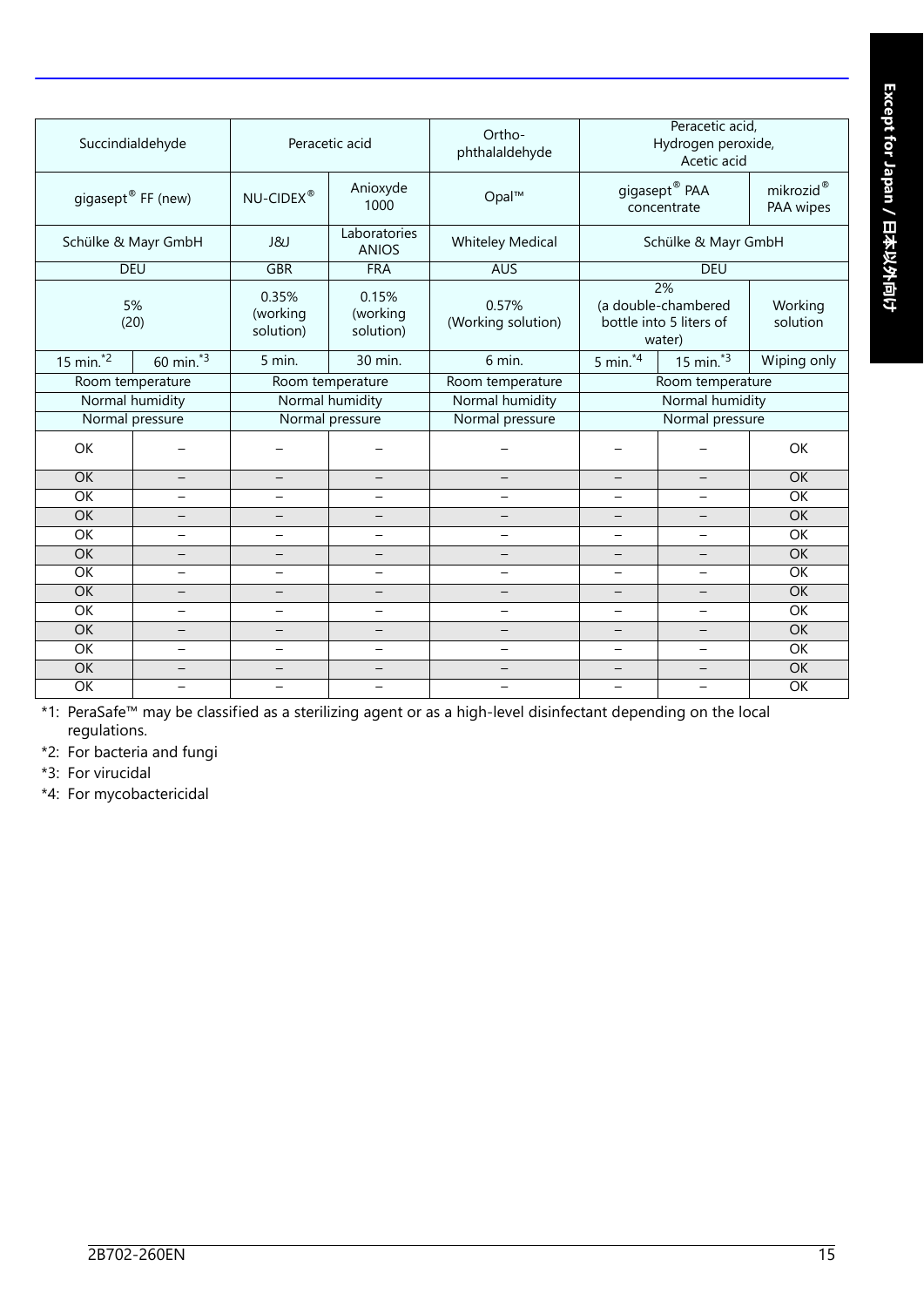### **High-Level Disinfection -2**

Note that local regulations may require that the transducer be disinfected before sterilization.

|                   |                                                       | Chemical<br>name/type             | Glutaraldehyde                |                                            |                               |                               |                               |
|-------------------|-------------------------------------------------------|-----------------------------------|-------------------------------|--------------------------------------------|-------------------------------|-------------------------------|-------------------------------|
|                   | Country of origin:<br>Any: Any country<br>FRA: France | Trade name                        | $CIDEX^®$                     | CIDEX PLUS <sup>®</sup><br>28 day solution | MetriCide™                    | MetriCide™<br>28              | MetriCide™<br>Plus 30         |
|                   | DEU : Germany<br>GBR: United Kingdom                  | Manufacturer                      | ل&ا                           | ا 8لا                                      | Metrex Research, Inc.         |                               |                               |
|                   | <b>USA: United States</b>                             | Country of origin                 |                               | Any                                        | <b>USA</b>                    |                               |                               |
|                   | JPN : Japan<br>AUS: Australia                         | Concentration<br>(Dilution ratio) | 2.4%<br>(working<br>solution) | 3.4%<br>(working<br>solution)              | 2.6%<br>(working<br>solution) | 2.5%<br>(working<br>solution) | 3.4%<br>(working<br>solution) |
|                   |                                                       | Time                              | 45 min.                       | 20 min.                                    | 45 min.                       | 90 min.                       | 90 min.                       |
|                   |                                                       | Temperature                       | Room temperature              |                                            | 25°C (77°F)                   |                               |                               |
|                   |                                                       | Humidity                          | Normal humidity               |                                            | Normal humidity               |                               |                               |
| Model name        |                                                       | Pressure                          | Normal pressure               |                                            | Normal pressure               |                               |                               |
| <b>PVU-366ST</b>  |                                                       | Immersible range<br>Type A        | <b>OK</b>                     |                                            | <b>OK</b>                     |                               |                               |
| <b>PLU-704ST</b>  |                                                       | Type A                            | <b>OK</b>                     |                                            | OK                            |                               |                               |
| <b>PLU-1204ST</b> |                                                       | Type A                            | <b>OK</b>                     |                                            | OK                            |                               |                               |
| <b>PLU-805ST</b>  |                                                       | Type A                            | OK                            |                                            | $\overline{OK}$               |                               |                               |
|                   | <b>PLU-1003ST</b>                                     | Type A                            | $\overline{OK}$               |                                            | $\overline{OK}$               |                               |                               |
|                   | PLU-704RST                                            | Type A                            | <b>OK</b>                     |                                            | OK                            |                               |                               |
| <b>PVU-621VST</b> |                                                       | Type A                            | $\overline{OK}$               |                                            | $\overline{OK}$               |                               |                               |
| PVU-781VST        |                                                       | Type A                            | <b>OK</b>                     |                                            | $\overline{OK}$               |                               |                               |
| <b>PVU-682ST</b>  |                                                       | Type A                            | OK                            |                                            | OK                            |                               |                               |
| PSU-30ST          |                                                       | Type A                            | OK                            |                                            | OK                            |                               |                               |
| PSU-60ST          |                                                       | Type A                            | $\overline{OK}$               |                                            | $\overline{OK}$               |                               |                               |
| PC-20ST           |                                                       | Type A                            | <b>OK</b>                     |                                            | <b>OK</b>                     |                               |                               |
| PVU-574MST        |                                                       | Type A                            | OK                            |                                            | OK                            |                               |                               |

OK : Use of the chemical is permitted.  $\boxed{\phantom{a}^- \phantom{a}}$  : Use of the chemical is not permitted.

● Type A (PSU-30ST etc.)

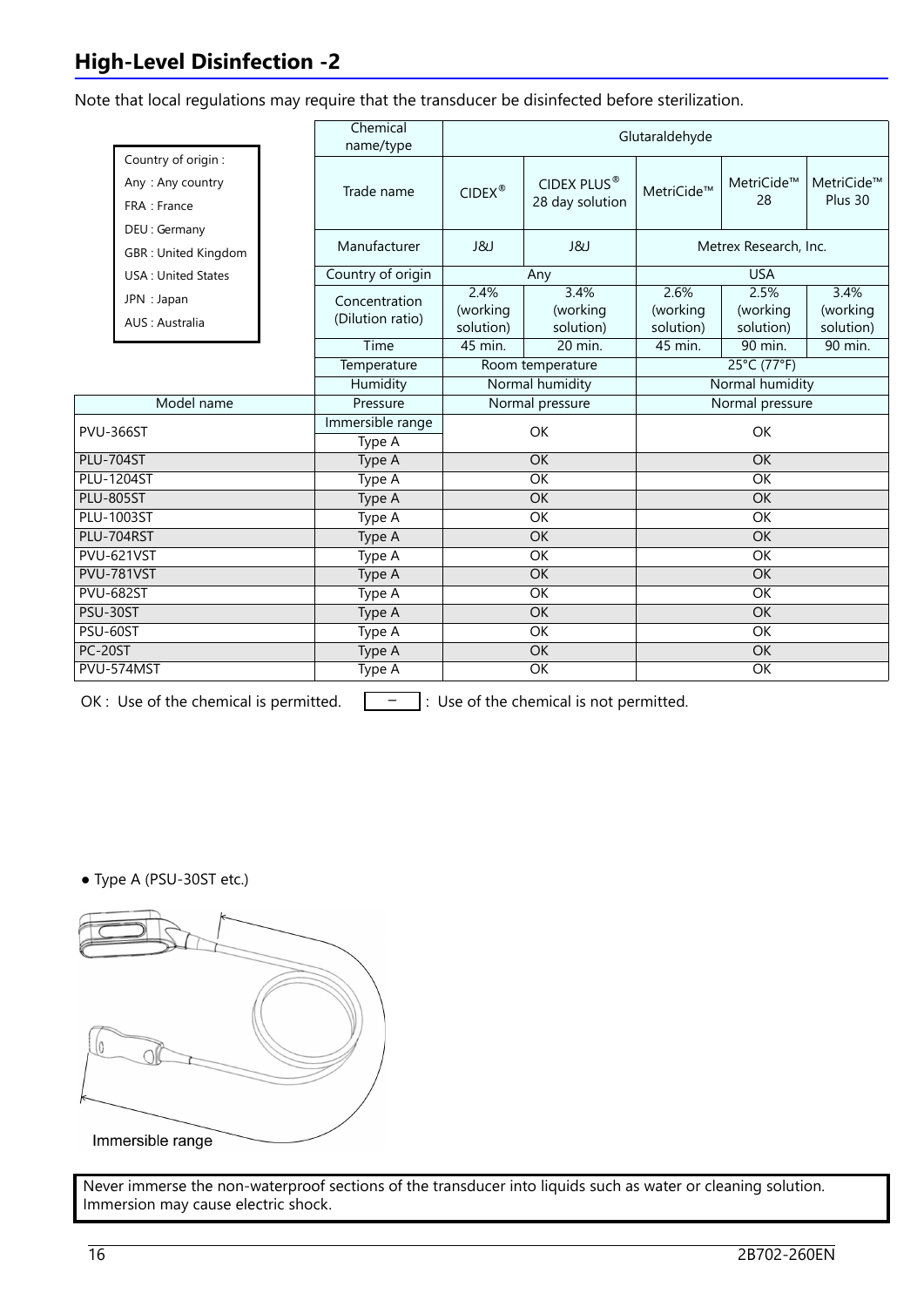| Glutaraldehyde                         |                                | Ortho-<br>phthalaldehyde    | Hydrogen peroxide                                                                        |                            |                                                                  |  |
|----------------------------------------|--------------------------------|-----------------------------|------------------------------------------------------------------------------------------|----------------------------|------------------------------------------------------------------|--|
| WAVICIDE <sup>®</sup> -01              | Sporicidin <sup>®</sup>        | CIDEX <sup>®</sup> OPA      | Trophon <sup>®</sup> EPR                                                                 | SPOROX <sup>®</sup> II     | Revital-Ox™<br>Resert <sup>®</sup><br>High Level<br>Disinfectant |  |
| <b>Medical Chemical</b><br>Corporation | Contec Inc.                    | <b>J&amp;J</b>              | Nanosonics Limited                                                                       | Sultan Healthcare          | <b>STERIS Corporation</b>                                        |  |
| <b>USA</b>                             | <b>USA</b>                     | Any                         | <b>AUS</b>                                                                               | <b>USA</b>                 | <b>USA</b>                                                       |  |
| 2.5%<br>(working solution)             | 1.12%<br>(working<br>solution) | 0.55%<br>(working solution) | Use the disinfectant cartridges<br>specifically designed for the<br>disinfection device. | 7.5%<br>(working solution) | 2%<br>(working solution)                                         |  |
| 45 min.                                | 20 min.                        | 12 min.                     | There are no disinfection related                                                        | 30 min.                    | 8 min.                                                           |  |
| Room temperature                       |                                | Room temperature            | parameters (temperature,                                                                 | Room temperature           | Room temperature                                                 |  |
| Normal humidity                        |                                | Normal humidity             | humidity, pressure, or time)                                                             | Normal humidity            | Normal humidity                                                  |  |
| Normal pressure                        |                                | Normal pressure             | to be set by the operator.                                                               | Normal pressure            | Normal pressure                                                  |  |
| OK                                     | OK                             | OK                          |                                                                                          | <b>OK</b>                  | OK                                                               |  |
| OK                                     | OK                             | OK                          |                                                                                          | OK                         | OK                                                               |  |
| $\overline{OK}$                        | $\overline{OK}$                | $\overline{OK}$             | -                                                                                        | $\overline{OK}$            | OK                                                               |  |
| OK                                     | OK                             | <b>OK</b>                   | $\overline{\phantom{0}}$                                                                 | OK                         | OK                                                               |  |
| $\overline{OK}$                        | $\overline{OK}$                | $\overline{OK}$             | $\overline{\phantom{0}}$                                                                 | $\overline{OK}$            | OK                                                               |  |
| OK                                     | OK                             | <b>OK</b>                   |                                                                                          | OK                         | <b>OK</b>                                                        |  |
| OK                                     | OK                             | OK                          | $\overline{\phantom{0}}$                                                                 | OK                         | OK                                                               |  |
| OK                                     | OK                             | OK                          | $-$                                                                                      | OK                         | OK                                                               |  |
| $\overline{OK}$                        | OK                             | OK                          | -                                                                                        | OK                         | OK                                                               |  |
| OK                                     | <b>OK</b>                      | <b>OK</b>                   | -                                                                                        | OK                         | OK                                                               |  |
| OK                                     | OK                             | OK                          | $\qquad \qquad -$                                                                        | OK                         | OK                                                               |  |
| OK                                     | <b>OK</b>                      | $\overline{OK}$             | $\overline{\phantom{0}}$                                                                 | $\overline{OK}$            | OK                                                               |  |
| OK                                     | OK                             | OK                          |                                                                                          | OK                         | OK                                                               |  |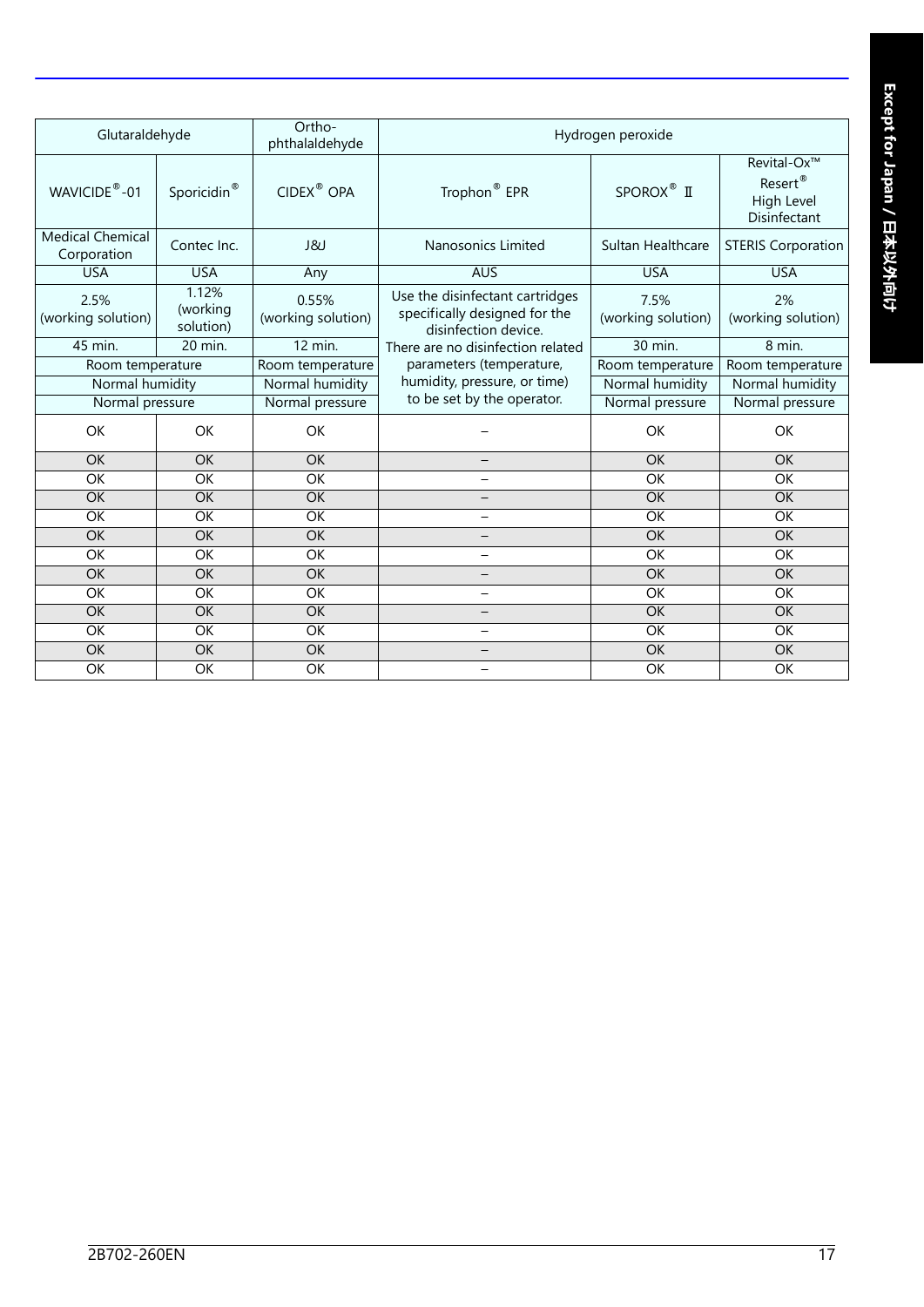### **Sterilization**

Note that local regulations may require that the transducer be disinfected before sterilization.

|                           | Chemical<br>name/type             |                                        | Ethylene oxide gas *1      | Hydrogen peroxide plasma *2, *3, *4                                       |                                                                                                                           |  |
|---------------------------|-----------------------------------|----------------------------------------|----------------------------|---------------------------------------------------------------------------|---------------------------------------------------------------------------------------------------------------------------|--|
| Country of origin:        | Trade name                        | Ethylene oxide gas                     |                            | STERRAD <sup>®</sup>                                                      | STERRAD <sup>®</sup>                                                                                                      |  |
| Any: Any country          |                                   |                                        |                            | 50/100S/200/NX                                                            | 100NX                                                                                                                     |  |
| FRA : France              | Manufacturer                      | Any manufacturer                       |                            | 1&1                                                                       |                                                                                                                           |  |
| DEU : Germany             | Country of origin                 | Any                                    |                            | Any                                                                       |                                                                                                                           |  |
| GBR: United Kingdom       | Concentration<br>(Dilution ratio) | 10%<br>20%*5                           |                            | Use STERRAD system cassettes specifically<br>designed for the sterilizer. |                                                                                                                           |  |
| <b>USA: United States</b> |                                   | Exposure time:                         | Exposure time:             | Select [SHORT Cycle] for<br>STERRAD 100S/200 <sup>*6</sup> and            | Select [EXPRESS Cycle].<br>There are no<br>sterilization related<br>parameters<br>(temperature,<br>humidity, pressure, or |  |
| JPN : Japan               | Time                              | 7 hours                                | 3.5 hours                  |                                                                           |                                                                                                                           |  |
| AUS: Australia            |                                   | Aeration time:<br>12 hours             | Aeration time:<br>12 hours | [STANDARD Cycle] for<br>STERRAD NX.                                       |                                                                                                                           |  |
|                           | Temperature                       | 50°C (122°F)                           | 60°C (140°F)               | There are no sterilization<br>related parameters                          |                                                                                                                           |  |
|                           | Humidity                          | 50%                                    |                            | (temperature, humidity,<br>pressure, or time) to be                       | time) to be set by the<br>operator.                                                                                       |  |
| Model name                | Pressure                          | 980 hPa [gauge]                        |                            | set by the operator.                                                      |                                                                                                                           |  |
| <b>PVU-366ST</b>          |                                   | $\overline{\phantom{0}}$               | OK                         |                                                                           | OK                                                                                                                        |  |
| <b>PLU-704ST</b>          |                                   |                                        | OK                         |                                                                           | OK                                                                                                                        |  |
| <b>PLU-1204ST</b>         | -                                 | OK                                     |                            | OK                                                                        |                                                                                                                           |  |
| <b>PLU-805ST</b>          |                                   |                                        | OK                         |                                                                           | OK                                                                                                                        |  |
| <b>PLU-1003ST</b>         |                                   | $\overline{\phantom{0}}$               | OK                         | $\overline{\phantom{0}}$                                                  | OK                                                                                                                        |  |
| PLU-704RST                |                                   |                                        | OK                         |                                                                           | OK                                                                                                                        |  |
| <b>PVU-621VST</b>         | -                                 | OK                                     | —                          | OK                                                                        |                                                                                                                           |  |
| <b>PVU-781VST</b>         |                                   | OK                                     |                            | OK                                                                        |                                                                                                                           |  |
| <b>PVU-682ST</b>          | $\qquad \qquad -$                 | $\overline{OK}$                        | $\overline{\phantom{0}}$   | $\overline{OK}$                                                           |                                                                                                                           |  |
| PSU-30ST                  |                                   | OK                                     |                            | OK                                                                        |                                                                                                                           |  |
| PSU-60ST                  | $\overline{\phantom{0}}$          | OK                                     |                            | OK                                                                        |                                                                                                                           |  |
| PC-20ST<br>PVU-574MST     | -                                 | $\qquad \qquad -$<br>$\qquad \qquad -$ | $\overline{\phantom{0}}$   | $\qquad \qquad -$                                                         |                                                                                                                           |  |
|                           |                                   |                                        |                            |                                                                           |                                                                                                                           |  |

OK : Use of the chemical is permitted.  $\boxed{\phantom{a}^- \phantom{a}}$  : Use of the chemical is not permitted.

\*1: After sterilization, thoroughly degas the transducer to remove all gas residues on the transducer.

\*2: Note that the color of the transducer may fade or the plating at the connector section may peel. This is not an abnormality.

\*3: One transducer can be sterilized per sterilization cycle. Do not perform sterilization for more than one item at a time.

\*4: There may be sticky areas on the cable, however, this is not a fault. If there are sticky areas, wipe them with a soft cloth or gauze moistened with ethanol.

\*5: Not for use in the USA.

\*6: For STERRAD 100S/200 for the USA, no Cycle option is provided.